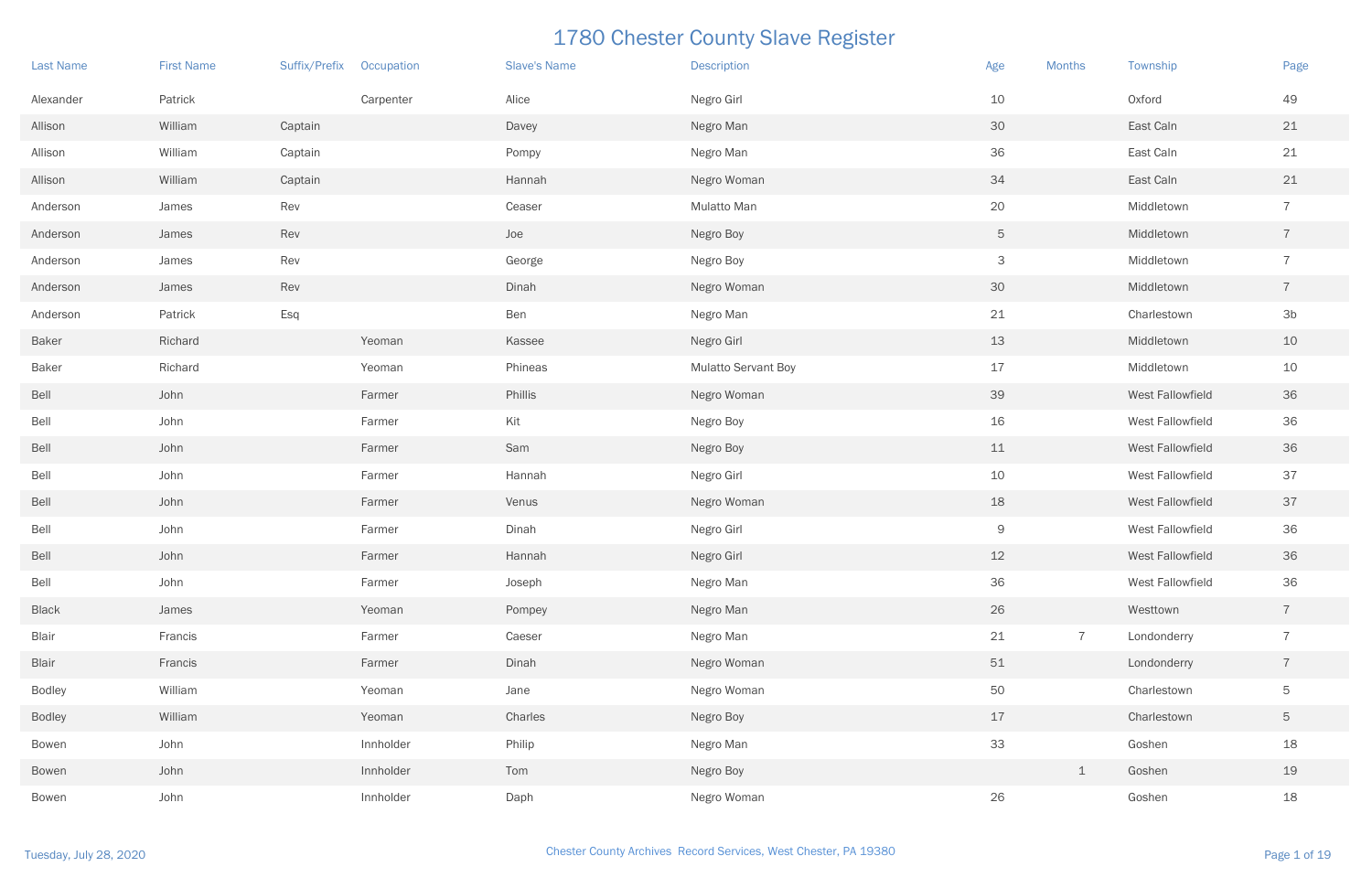| <b>Last Name</b> | <b>First Name</b> | Suffix/Prefix | Occupation  | <b>Slave's Name</b> | <b>Description</b> | Age             | <b>Months</b> | Township             | Page           |
|------------------|-------------------|---------------|-------------|---------------------|--------------------|-----------------|---------------|----------------------|----------------|
| Bowen            | John              |               | Innholder   | Dinah               | Negro Girl         |                 | 18            | Goshen               | 19             |
| Bowen            | John              |               | Innholder   | Debb                | Negro Girl         | 3               |               | Goshen               | 18             |
| Bowen            | Stephen           |               | Yeoman      | Sambo               | Negro Man          | 30              |               | East Whiteland       | 31             |
| Boyd             | Andrew            |               | Yeoman      | Adda                | Negro Woman        | 32              |               | Sadsbury             | 35             |
| Boyd             | Andrew            |               | Yeoman      | Susannah            | Negro Female Child |                 | 10            | Sadsbury             | 35             |
| Boyd             | Catharine         |               | Farmer      | (left blank)        | Mulatto Woman      | 33              |               | Sadsbury             | 23             |
| <b>Boyd</b>      | George            |               | Yeoman      |                     | Female Slave       | 11              |               |                      | $51\,$         |
| Boyd             | James             | Esq           |             | Jack                | Negro Boy          | 15              |               |                      | 20             |
| Boyd             | James             | Esq           |             | Rose                | Negro Girl         | $\overline{4}$  | $\,$ 6 $\,$   |                      | 20             |
| Boyd             | James             | Esq           |             | Jince               | Negro Girl         | 9               |               |                      | 20             |
| <b>Boyd</b>      | James             | Esq           |             | Han                 | Negro Girl         | 12              |               |                      | 20             |
| Boyd             | Matthew           |               | Farmer      | Barny               | <b>Mulatto Boy</b> | 11              |               | Sadsbury             | 23             |
| <b>Britain</b>   | Richard           |               | Farmer      | Dinah               | Negro Girl         | $\overline{7}$  |               | Tredyffrin           | 23             |
| <b>Britain</b>   | Richard           |               | Farmer      | Robin               | Negro Boy          | 5               |               | Tredyffrin           | 23             |
| <b>Britain</b>   | Richard           |               | Farmer      | Lilley              | Negro Woman        | 34              |               | Tredyffrin           | 23             |
| <b>Britain</b>   | Richard           |               | Farmer      | Freeman             | Negro Man          | 35              |               | Tredyffrin           | 23             |
| <b>Brown</b>     | Elias             |               | Inholder    | Jack                | Negro Man          | 60              |               | Charlestown          | 44             |
| <b>Bull</b>      | Thomas            |               | Iron Master | Judge               | Negro Man          | 19              |               | East Nantmeal        | 4b             |
| <b>Bull</b>      | Thomas            |               | Iron Master | Tim                 | Negro Boy          | 16              |               | <b>East Nantmeal</b> | 4 <sub>b</sub> |
| Campbell         | George            |               | Farmer      | Sambo               | Negro Boy          | 6               |               | New London           | 13             |
| Cheyney          | Thomas            | Esq           |             | Lizey               | Negro Girl         | 9               |               | Thornbury            | 17             |
| Cheyney          | Thomas            | Esq           |             | Isaac               | Negro Boy          | 6               |               | Thornbury            | 17             |
| Cloyd            | David             | Esq           |             | Herculas            | Negro Boy          | $\overline{7}$  |               | East Whiteland       | 18             |
| Cloyd            | John              |               | Yeoman      | (left blank)        | Mulatto Woman      | 25              |               | Tredyffrin           | 18             |
| Cloyd            | John              |               | Yeoman      | Polly               | Mulatto Girl       | $7\overline{ }$ |               | Tredyffrin           | 18             |
| Correy           | David             |               | Farmer      | Tom                 | Negro Boy          | $\overline{7}$  |               | New London           | 43             |
| Correy           | David             |               | Farmer      | Jane                | Negro Woman        | 19              |               | New London           | 43             |

| <b>Months</b> | Township             | Page |
|---------------|----------------------|------|
| 18            | Goshen               | 19   |
|               | Goshen               | 18   |
|               | East Whiteland       | 31   |
|               | Sadsbury             | 35   |
| 10            | Sadsbury             | 35   |
|               | Sadsbury             | 23   |
|               |                      | 51   |
|               |                      | 20   |
| 6             |                      | 20   |
|               |                      | 20   |
|               |                      | 20   |
|               | Sadsbury             | 23   |
|               | Tredyffrin           | 23   |
|               | Tredyffrin           | 23   |
|               | Tredyffrin           | 23   |
|               | Tredyffrin           | 23   |
|               | Charlestown          | 44   |
|               | East Nantmeal        | 4b   |
|               | <b>East Nantmeal</b> | 4b   |
|               | New London           | 13   |
|               | Thornbury            | 17   |
|               | Thornbury            | 17   |
|               | East Whiteland       | 18   |
|               | Tredyffrin           | 18   |
|               | Tredyffrin           | 18   |
|               | New London           | 43   |
|               | New London           | 43   |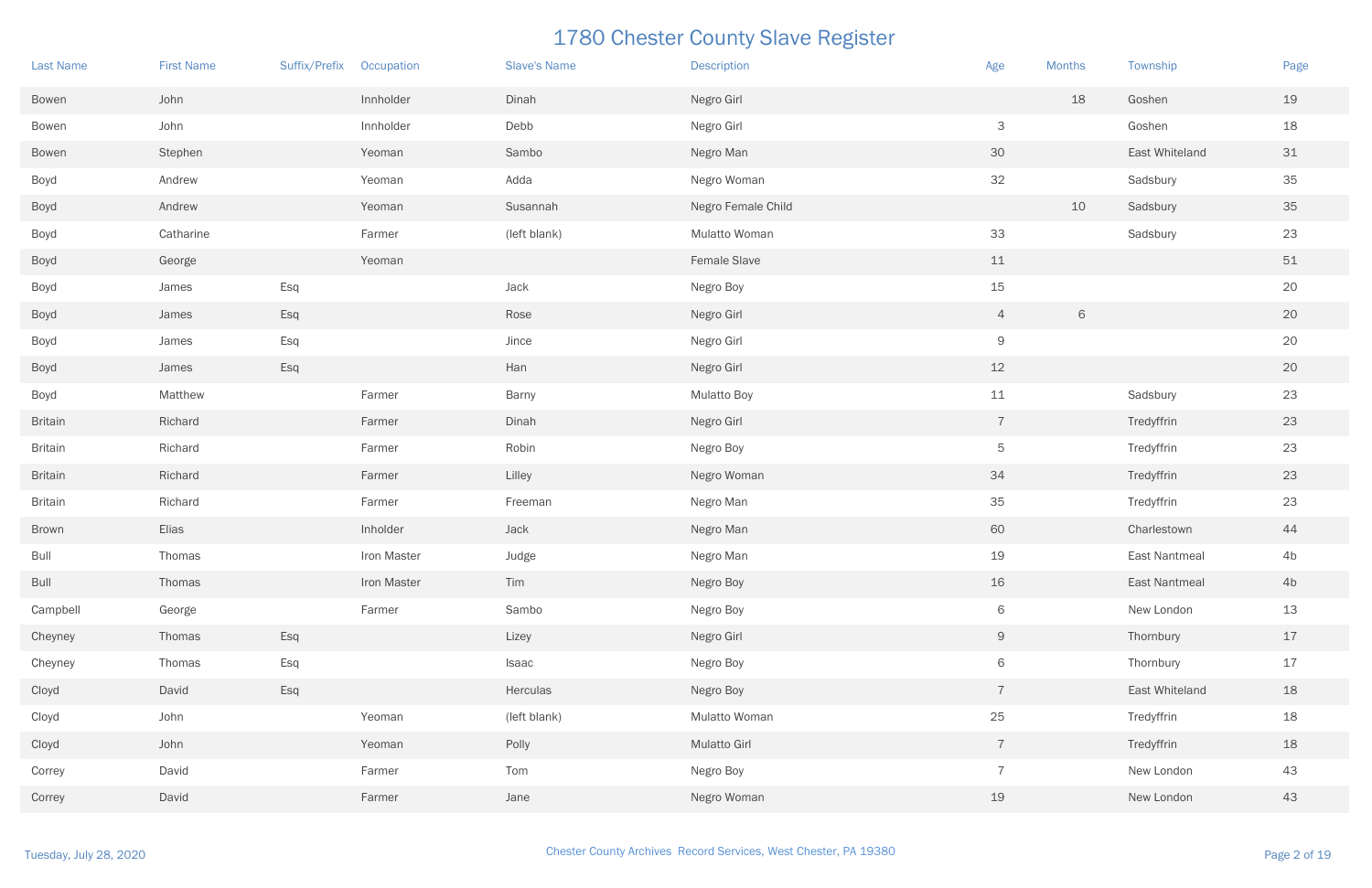| <b>Last Name</b> | <b>First Name</b> | <b>Suffix/Prefix</b> | Occupation | <b>Slave's Name</b> | <b>Description</b>           | Age            | <b>Months</b> | Township         | Page        |
|------------------|-------------------|----------------------|------------|---------------------|------------------------------|----------------|---------------|------------------|-------------|
| Correy           | David             |                      | Farmer     | Bel                 | Negro Girl                   | 10             |               | New London       | 44          |
| Corry            | Robert            |                      | Yeoman     | Margaret            | Negro Girl                   | 12             |               |                  | 45          |
| Corry            | Robert            |                      | Yeoman     | Richard             | Negro Man                    | 21             |               |                  | 45          |
| Corry            | Robert            |                      | Yeoman     | Jacob               | Negro Boy                    | 9              |               |                  | 45          |
| Craig            | George            |                      | Clerk      | Phebe               | Negro Woman                  | 32             |               | Marcus Hook      | 11          |
| Craig            | George            |                      | Clerk      | Phill               | Negro Boy                    | $\overline{7}$ |               | Marcus Hook      | 11          |
| Craig            | George            |                      | Clerk      | Amy                 | <b>Mulatto Girl</b>          | $\mathbf 1$    | 9             | Marcus Hook      | 11          |
| Craig            | George            |                      | Clerk      | Jack                | <b>Mulatto Boy</b>           | 3              | 6             | Marcus Hook      | 11          |
| Craig            | George            |                      |            | Thomas              | Negro Man                    | 50             |               | Marcus Hook      | 22          |
| Crosby           | John              | Jr                   | Yeoman     | Fann                | Negro Girl                   | 10             |               | Ridley           | 14          |
| Crozer           | James             |                      | Farmer     | Anthony Walsh       | Mulatto Servant Man          | 22             |               | Springfield      | 40          |
| Crozer           | James             |                      | Farmer     | Amelia              | Negro Woman                  | 19             |               | Springfield      | 40          |
| Cuthbert         | John              |                      |            | David               | <b>Mulatto Boy</b>           | 8              |               |                  | 16          |
| Cuthbert         | John              |                      |            | Prime               | <b>Mulatto Boy</b>           | 12             |               |                  | 16          |
| Cuthbert         | John              |                      |            | Fortune             | Negro Boy                    | 22             |               |                  | 16          |
| Darlington       | Joseph            |                      | Tanner     | Tom                 | Negro Boy                    | 14             |               | West Nantmeal    | 29          |
| Darlington       | Joseph            |                      | Tanner     | Kate                | Negro Girl                   | 9              |               | West Nantmeal    | 29          |
| Davis            | Benjamin          |                      | Yeoman     | Dick                | Negro Man                    | 24             |               | Tredyffrin       | 28          |
| Davis            | Caleb             | Esq                  |            | Frank               | Negro Boy                    | 15             |               | Springfield      | 46          |
| Davis            | John              | Doctor               |            | Peter               | Negro Man                    | 55             |               | Tredyffrin       | $\mathbf 5$ |
| Davis            | Lewelin           |                      | Farmer     | Fanny               | Negro Girl                   | 15             |               | Charlestown      | $\mathbf 5$ |
| Davis            | Lewis             |                      | Yeoman     | Rebecca             | <b>Mulatto Servant Woman</b> | 23             |               | Springfield      | 46          |
| Davis            | Thomas            |                      | Yeoman     | Cato                | Negro Man                    | 27             |               | Sadsbury         | 26          |
| Dewees           | Wilham            | Colonel              |            | Violet              | Negro Girl                   | 15             |               | Tredyffrin       | 30          |
| Dick             | Archibald         |                      |            | Cuff                | Negro Man                    | 40             |               | Lower Chichester | $\,$ 6 $\,$ |
| <b>Dick</b>      | Archibald         |                      |            | Benn                | <b>Mulatto Boy</b>           | 2 <sup>1</sup> |               | Lower Chichester | 6           |
| Dick             | Archibald         |                      |            | Flora               | Negro Girl                   | $\overline{7}$ |               | Lower Chichester | 6           |

| <b>Months</b> | Township             | Page |
|---------------|----------------------|------|
|               | New London           | 44   |
|               |                      | 45   |
|               |                      | 45   |
|               |                      | 45   |
|               | Marcus Hook          | 11   |
|               | Marcus Hook          | 11   |
| 9             | Marcus Hook          | 11   |
| 6             | Marcus Hook          | 11   |
|               | Marcus Hook          | 22   |
|               | Ridley               | 14   |
|               | Springfield          | 40   |
|               | Springfield          | 40   |
|               |                      | 16   |
|               |                      | 16   |
|               |                      | 16   |
|               | <b>West Nantmeal</b> | 29   |
|               | <b>West Nantmeal</b> | 29   |
|               | Tredyffrin           | 28   |
|               | Springfield          | 46   |
|               | Tredyffrin           | 5    |
|               | Charlestown          | 5    |
|               | Springfield          | 46   |
|               | Sadsbury             | 26   |
|               | Tredyffrin           | 30   |
|               | Lower Chichester     | 6    |
|               | Lower Chichester     | 6    |
|               | Lower Chichester     | 6    |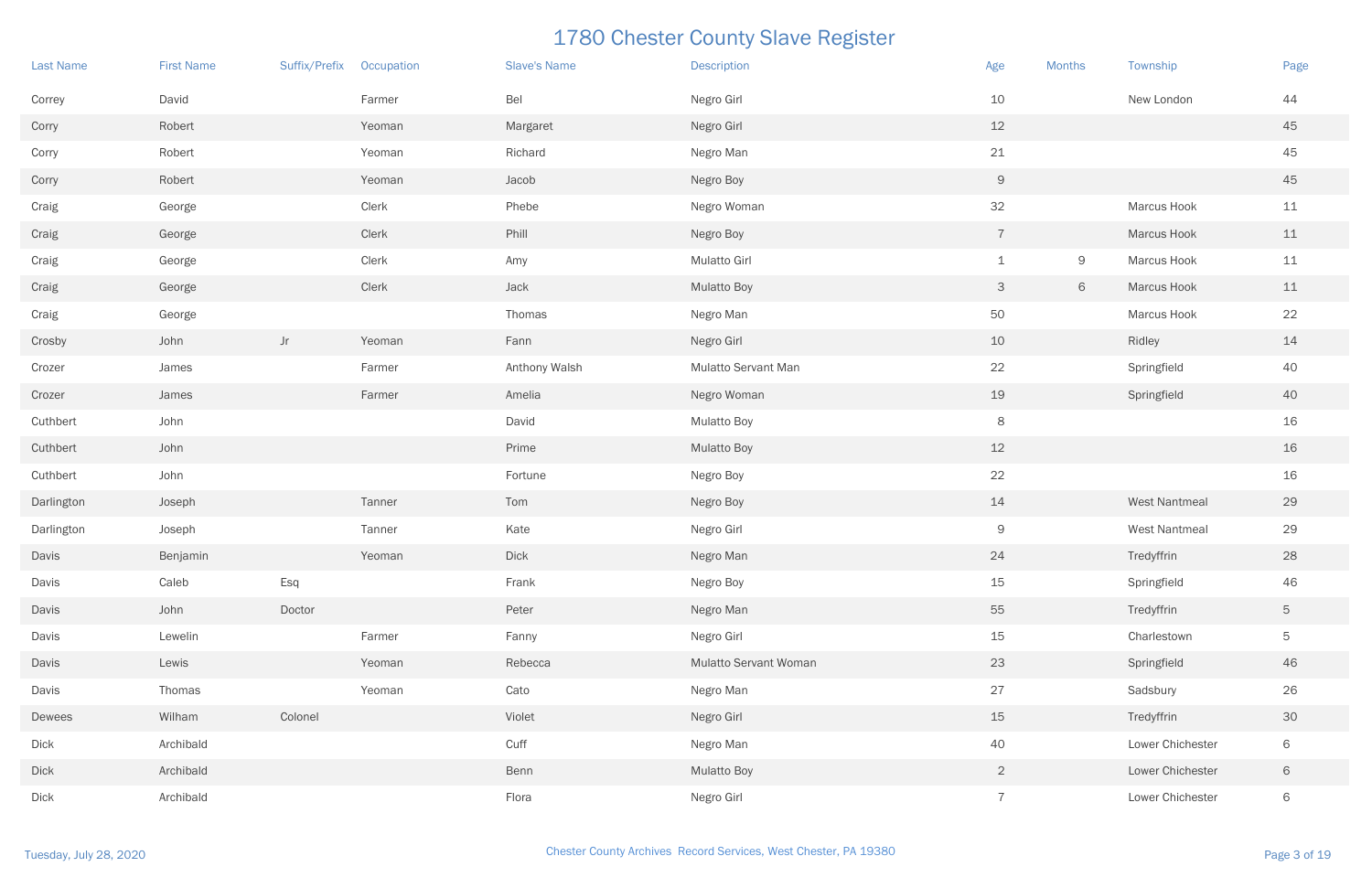| <b>Last Name</b> | <b>First Name</b> | Suffix/Prefix Occupation |            | <b>Slave's Name</b> | <b>Description</b>   | Age<br><b>Months</b> | Township         | Page |
|------------------|-------------------|--------------------------|------------|---------------------|----------------------|----------------------|------------------|------|
| <b>Dick</b>      | Archibald         |                          |            | Statia              | Negro Boy            | 14                   | Lower Chichester | 6    |
| <b>Dick</b>      | Archibald         |                          |            | (illegible)         | Negro Woman          | 20                   | Lower Chichester | 6    |
| Diehl            | Nicholas          |                          | Grazier    | Dinah               | Negro Girl           | $\overline{7}$       | Tinnicum         | 11   |
| Diehl            | Nicholas          |                          | Grazier    | Caesar              | Negro Boy            | 5                    | Tinnicum         | 11   |
| Diehl            | Nicholas          |                          | Grazier    | Sonnon              | Negro Man            | 26                   | Tinnicum         | $11$ |
| Diehl            | Nicholas          |                          | Grazier    | Cojo                | Negro Man            | 24                   | Tinnicum         | 11   |
| Doyle            | Maryan            |                          | Seamstress | Ruth                | Negro Girl           | 10                   | Middletown       | 15   |
| Doyle            | William           |                          |            | (left blank)        | Negro Girl           | 5                    | Middletown       | 48   |
| Dunwoody         | James             |                          | Yeoman     | Dinah               | <b>Mulatto Girl</b>  | $\overline{7}$       | West Whiteland   | 33   |
| Evans            | Evan              | Esq                      |            | Sal                 | Mulatto Female Child | $\overline{4}$       | London Britain   | 25   |
| Evans            | Evan              | Esq                      |            | Sue                 | Negro Girl           | 13                   | London Britain   | 25   |
| Evans            | Evan              | Esq                      |            | Samp                | Negro Boy            | 9                    | London Britain   | 25   |
| Evans            | Evan              | Esq                      |            | Frank               | Negro Boy            | $\overline{7}$       | London Britain   | 25   |
| Evans            | Evan              | Esq                      |            | Caesar              | <b>Mulatto Boy</b>   | 16                   | London Britain   | 25   |
| Evans            | Evan              | Esq                      |            | Rachael             | Negro Woman          | 38                   | London Britain   | 25   |
| Evans            | John              | Esq                      |            | Grace               | Negro Girl           | 3                    | London Britain   | 22   |
| Evans            | John              | Esq                      |            | Phebe               | Negro Girl           | 14                   | London Britain   | 22   |
| Evans            | John              |                          | Innholder  | Bob                 | Negro Man            | 34                   | Uwchland         | 26   |
| Evans            | John              | Esq                      |            | Sal                 | Negro Woman          | 18                   | London Britain   | 22   |
| Evans            | John              | Esq                      |            | Ireland             | Negro Man            | 70                   | London Britain   | 22   |
| Evans            | John              | Esq                      |            | Caesar              | Negro Man            | 19                   | London Britain   | 22   |
| Evans            | John              | Esq                      |            | Rago                | Negro Man            | 30                   | London Britain   | 22   |
| Evans            | John              | Esq                      |            | Benjamin            | Negro Man            | 35                   | London Britain   | 22   |
| Evans            | John              | Esq                      |            | Bob                 | Negro Boy            | 16                   | London Britain   | 22   |
| Evans            | John              | Esq                      |            | Nanny               | Negro Woman          | 78                   | London Britain   | 22   |
| Evans            | Philip            | The Heirs of             |            | Sylvia              | Negro Girl           | $\overline{2}$       | Aston            | 11   |
| Evans            | Philip            | The Heirs of             |            | Adam                | Negro Boy            | 6                    | Aston            | 10   |

| <b>Months</b> | Township         | Page |
|---------------|------------------|------|
|               | Lower Chichester | 6    |
|               | Lower Chichester | 6    |
|               | Tinnicum         | 11   |
|               | Tinnicum         | 11   |
|               | Tinnicum         | 11   |
|               | Tinnicum         | 11   |
|               | Middletown       | 15   |
|               | Middletown       | 48   |
|               | West Whiteland   | 33   |
|               | London Britain   | 25   |
|               | London Britain   | 25   |
|               | London Britain   | 25   |
|               | London Britain   | 25   |
|               | London Britain   | 25   |
|               | London Britain   | 25   |
|               | London Britain   | 22   |
|               | London Britain   | 22   |
|               | Uwchland         | 26   |
|               | London Britain   | 22   |
|               | London Britain   | 22   |
|               | London Britain   | 22   |
|               | London Britain   | 22   |
|               | London Britain   | 22   |
|               | London Britain   | 22   |
|               | London Britain   | 22   |
|               | Aston            | 11   |
|               | Aston            | 10   |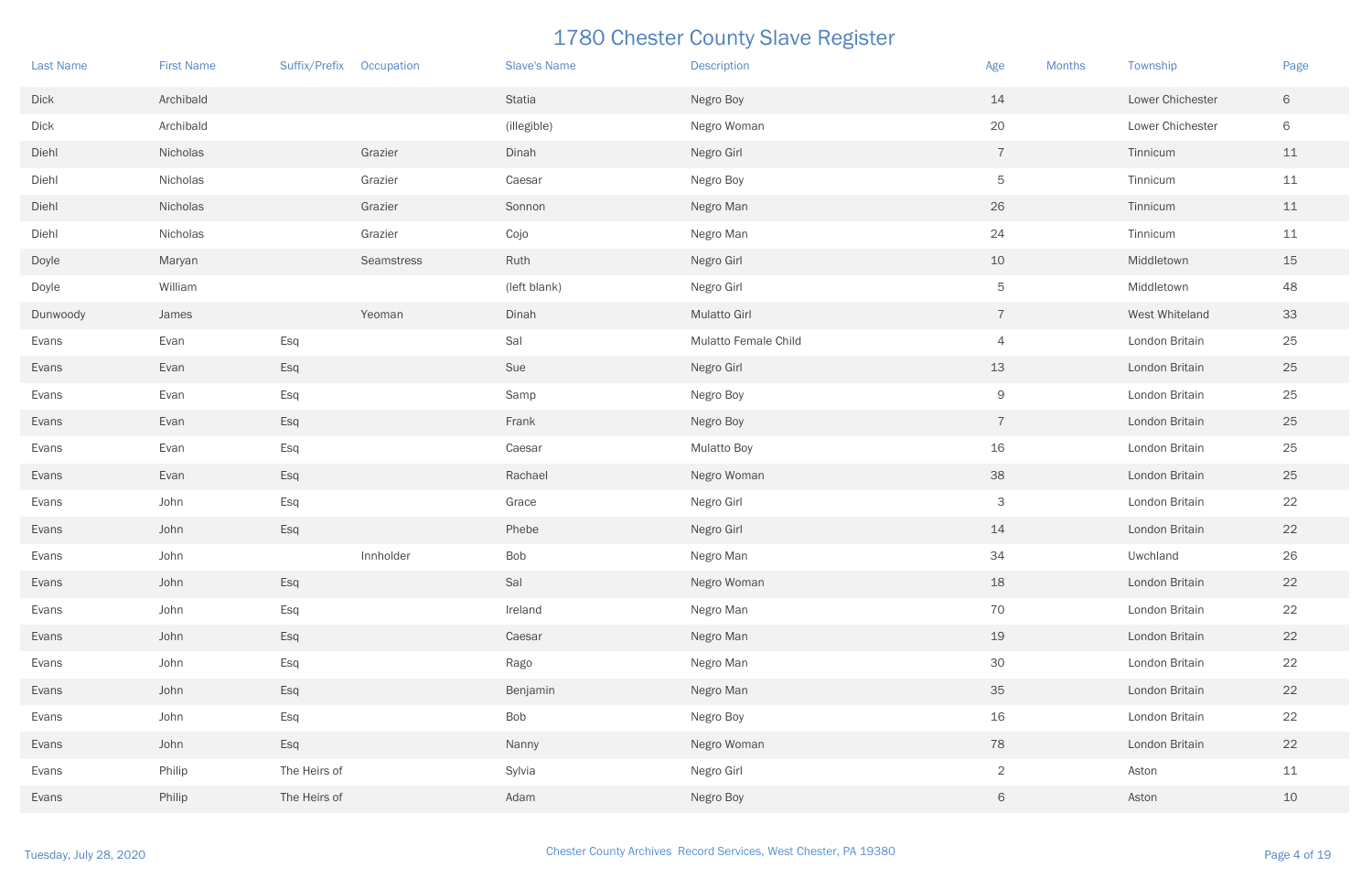| <b>Last Name</b> | <b>First Name</b> | Suffix/Prefix Occupation |            | <b>Slave's Name</b> | <b>Description</b>  | Age            | <b>Months</b> | Township             | Page           |
|------------------|-------------------|--------------------------|------------|---------------------|---------------------|----------------|---------------|----------------------|----------------|
| Evans            | Philip            | The Heirs of             |            | Abb                 | Negro Girl          | $\overline{4}$ |               | Aston                | 11             |
| Evans            | Philip            | The Heirs of             |            | Dinah               | Negro Woman         | 27             |               | Aston                | 10             |
| Evans            | Thomas            |                          | Yeoman     | Sam                 | Negro Man           | 31             |               | Uwchland             | 42             |
| Evans            | Thomas            |                          | Yeoman     | Sall                | Negro Woman         | 18             |               | Uwchland             | 42             |
| Evans            | Thomas            |                          | Yeoman     | Lydia               | Negro Woman         | 20             |               | Uwchland             | 42             |
| Evans            | Thomas            |                          | Yeoman     | George              | Negro Boy           | 5              |               | Uwchland             | 42             |
| Evans            | Thomas            |                          | Yeoman     | <b>Bett</b>         | Negro Woman         | 28             |               | Uwchland             | 42             |
| Evans            | Thomas            |                          | Yeoman     | Dinah               | Negro Woman         | 24             |               | Uwchland             | 42             |
| Finney           | John              |                          | Cooper     | Cubina              | Negro Man           | 42             |               | Londonderry          | 50             |
| Foster           | William           | Rev                      |            | Will                | Negro Boy           | 14             |               | Sadsbury             | 25             |
| Foster           | William           | Rev                      |            | Jean                | Female Negro Child  | $\perp$        |               | Sadsbury             | 25             |
| Foster           | William           | Rev                      |            | Violet              | Negro Woman         | 24             |               | Sadsbury             | 25             |
| Futhey           | Samuel            |                          | Farmer     | Dinah               | <b>Mulatto Girl</b> | $\perp$        | $\Theta$      | West Fallowfield     | 20             |
| Futhey           | Samuel            |                          | Farmer     | Jinn                | Mulatto Woman       | 20             |               | West Fallowfield     | 20             |
| Garrett          | Mary              |                          | Farmer     | Rina                | Negro Girl          | $\overline{4}$ | 6             | Goshen               | 28             |
| Garrett          | Mary              |                          | Farmer     | Sue                 | Negro Woman         | 35             |               | Goshen               | 28             |
| Garrett          | Mary              |                          | Farmer     | Margery             | Negro Girl          | $\overline{2}$ | $\,$ 6 $\,$   | Goshen               | 28             |
| Gibbons          | Joseph            |                          | Inholder   | Phebe               | Negro Girl          | 8              |               | Springfield          | 11             |
| Gibbs            | Gilbert           |                          | Farmer     | Hagor               | Negro Woman         | 23             |               | West Caln            | 35             |
| Gibbs            | Gilbert           |                          | Farmer     | Phillis             | Negro Girl          | $\mathsf{3}$   |               | West Caln            | 35             |
| Gibson           | Andrew            |                          | Fuller     | Nees Cooper         | Negro Man           | 20             |               | West Fallowfield     | 48             |
| Gill             | David             |                          | Blacksmith | Herculas            | Negro Boy           | 17             |               | East Caln            | 33             |
| Grace            | Rebecca           |                          | Seamstress | Phillis             | Negro Girl          | 14             |               | Coventry             | $\overline{2}$ |
| Grace            | Rebecca           |                          | Seamstress | Nelly               | Negro Woman         | 22             |               | Coventry             | $\overline{2}$ |
| Grace            | Rebecca           |                          | Seamstress | Rose                | Negro Woman         | 50             |               | Coventry             | $\sqrt{2}$     |
| Graham           | James             | Sr                       | Yeoman     | Zeno                | Negro Man           | 40             |               | West Nantmeal        | 27             |
| Graham           | James             | Sr                       | Yeoman     | Bill                | Negro Boy           | $\overline{2}$ | $\mathbf 5$   | <b>West Nantmeal</b> | 27             |

| <b>Months</b> | Township                | Page           |
|---------------|-------------------------|----------------|
|               | Aston                   | 11             |
|               | Aston                   | 10             |
|               | Uwchland                | 42             |
|               | Uwchland                | 42             |
|               | Uwchland                | 42             |
|               | Uwchland                | 42             |
|               | Uwchland                | 42             |
|               | Uwchland                | 42             |
|               | Londonderry             | 50             |
|               | Sadsbury                | 25             |
|               | Sadsbury                | 25             |
|               | Sadsbury                | 25             |
| 9             | West Fallowfield        | 20             |
|               | <b>West Fallowfield</b> | 20             |
| 6             | Goshen                  | 28             |
|               | Goshen                  | 28             |
| 6             | Goshen                  | 28             |
|               | Springfield             | 11             |
|               | West Caln               | 35             |
|               | West Caln               | 35             |
|               | <b>West Fallowfield</b> | 48             |
|               | East Caln               | 33             |
|               | Coventry                | $\overline{2}$ |
|               | Coventry                | $\overline{2}$ |
|               | Coventry                | $\overline{2}$ |
|               | <b>West Nantmeal</b>    | 27             |
| 5             | <b>West Nantmeal</b>    | 27             |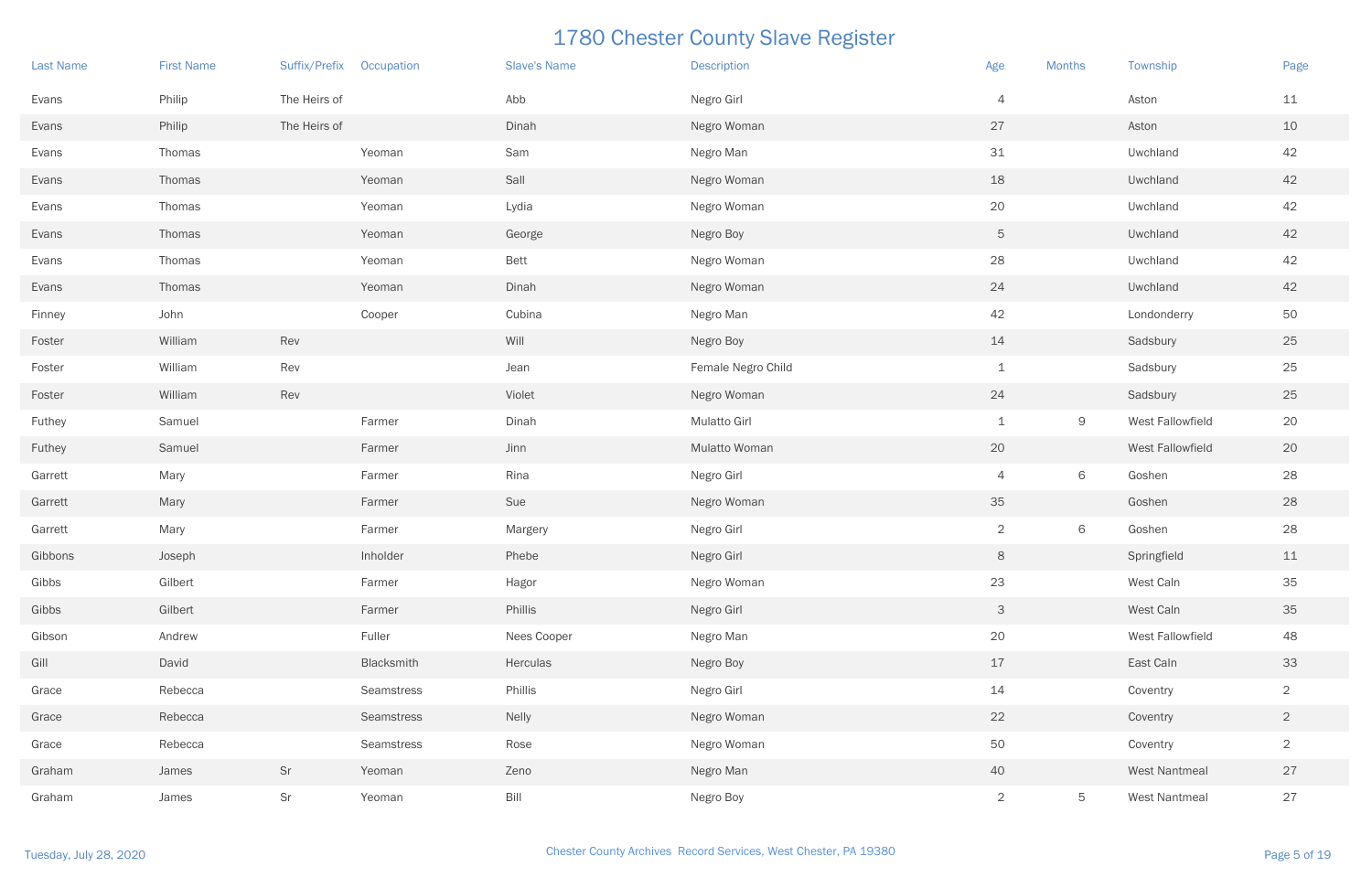| <b>Last Name</b> | <b>First Name</b> | Suffix/Prefix | Occupation        | <b>Slave's Name</b>  | <b>Description</b> | Age             | <b>Months</b> | Township             | Page        |
|------------------|-------------------|---------------|-------------------|----------------------|--------------------|-----------------|---------------|----------------------|-------------|
| Graham           | James             | Sr            | Yeoman            | Jack                 | Negro Boy          | 8               |               | <b>West Nantmeal</b> | 27          |
| Graham           | James             | Sr            | Yeoman            | Nance                | Negro Girl         | 14              |               | <b>West Nantmeal</b> | 27          |
| Graham           | James             | Sr            | Yeoman            | Sally                | Negro Woman        | 32              |               | <b>West Nantmeal</b> | 27          |
| Graham           | James             |               | Yeoman            | Tobe                 | Negro Boy          | 13              |               | <b>West Nantmeal</b> | 29          |
| Griffith         | Isaac             |               | Storekeeper       | Sam                  | Negro Boy          | 6               |               | Willistown           | 28          |
| Gronow           | Lewis             |               | Yeoman            | Simon                | Negro Boy          | 10              |               | Tredyffrin           | 4a          |
| Gronow           | Lewis             |               | Yeoman            | York                 | Negro Man          | 32              |               | Tredyffrin           | 4a          |
| Gronow           | Lewis             |               | Yeoman            | Aaron                | Negro Boy          | 14              |               | Tredyffrin           | 4a          |
| Gronow           | Lewis             |               | Yeoman            | Amos                 | Negro Boy          | 3               |               | Tredyffrin           | 4a          |
| Gronow           | Lewis             |               | Yeoman            | Moses                | Negro Boy          | 12              |               | Tredyffrin           | 4a          |
| Hains            | Josiah            |               | Yeoman            | Abraham              | Negro Man          | 16              |               | Goshen               | 28          |
| Hannah           | James             |               | Farmer            | Ned                  | <b>Mulatto Boy</b> | 14              |               | West Nantmeal        | 40          |
| Hannam           | James             |               | Innholder         | Christopher Johnston | Negro Servant Man  | 33              |               | West Marlborough     | 51          |
| Hannum           | James             |               | Inholder          | Fann                 | Negro Girl         | 10              |               | West Marlborough     | 48          |
| Harman           | Sarah             |               | Seamstress        | Clarissa             | Mulatto Woman      | 19              |               | <b>Upper Darby</b>   | 25          |
| Havard           | Ann               |               | Seamstress        | Judith               | Negro Woman        | 20              |               | Tredyffrin           | 3a          |
| Havard           | Sarah             |               | <b>Seamstress</b> | Dorothy              | Negro Girl         | 17              |               | Tredyffrin           | 3a          |
| Havard           | Sarah             |               | Seamstress        | Jeffrey              | Negro Man          | 27              |               | Tredyffrin           | 3a          |
| Hays             | David             |               | Farmer            | Joshua               | Negro Boy          | $\overline{4}$  |               | Oxford               | 43          |
| Hays             | David             |               | Farmer            | Ned                  | Negro Boy          | 6               |               | Oxford               | 43          |
| Hays             | Margaret          |               | Seamstress        | Milla                | Negro Woman        | 18              |               | Oxford               | 15          |
| Henderson        | James             |               | Yeoman            | Hager                | Negro Woman        | 30              |               | East Nantmeal        | $\mathbf 5$ |
| Henderson        | Matthew           |               |                   | Peg                  | Negro Woman        | 27              |               | East Nottingham      | 11          |
| Hendrickson      | Isaac             |               | Farmer            | <b>Bett</b>          | Negro Girl         | 10              |               | Ridley               | 41          |
| Hendrickson      | Isaac             |               | Farmer            | Jos                  | Negro Boy          | $5\phantom{.0}$ |               | Ridley               | 41          |
| Hendrickson      | Isaac             |               | Farmer            | Tone                 | Negro Man          | 40              |               | Ridley               | 41          |
| Hendrickson      | Isaac             |               | Farmer            | Pol                  | Negro Girl         | 3 <sup>1</sup>  |               | Ridley               | 41          |

| <b>Months</b> | Township             | Page |
|---------------|----------------------|------|
|               | <b>West Nantmeal</b> | 27   |
|               | <b>West Nantmeal</b> | 27   |
|               | <b>West Nantmeal</b> | 27   |
|               | <b>West Nantmeal</b> | 29   |
|               | Willistown           | 28   |
|               | Tredyffrin           | 4a   |
|               | Tredyffrin           | 4a   |
|               | Tredyffrin           | 4a   |
|               | Tredyffrin           | 4a   |
|               | Tredyffrin           | 4a   |
|               | Goshen               | 28   |
|               | <b>West Nantmeal</b> | 40   |
|               | West Marlborough     | 51   |
|               | West Marlborough     | 48   |
|               | <b>Upper Darby</b>   | 25   |
|               | Tredyffrin           | 3a   |
|               | Tredyffrin           | 3a   |
|               | Tredyffrin           | 3a   |
|               | Oxford               | 43   |
|               | Oxford               | 43   |
|               | Oxford               | 15   |
|               | <b>East Nantmeal</b> | 5    |
|               | East Nottingham      | 11   |
|               | Ridley               | 41   |
|               | Ridley               | 41   |
|               | Ridley               | 41   |
|               | Ridley               | 41   |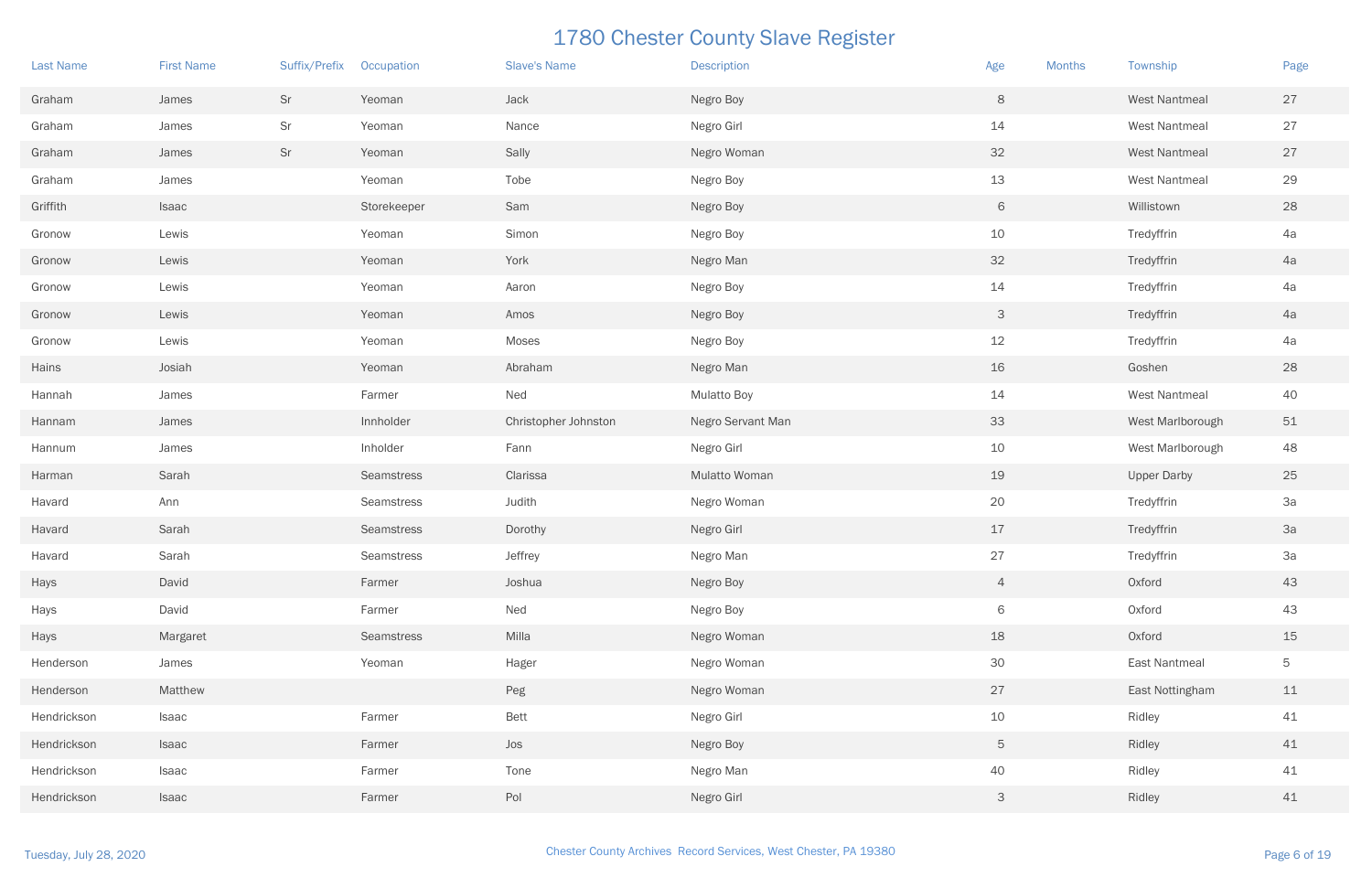| <b>Last Name</b> | <b>First Name</b> | Suffix/Prefix | Occupation | <b>Slave's Name</b> | <b>Description</b>   | Age            | <b>Months</b> | Township        | Page           |
|------------------|-------------------|---------------|------------|---------------------|----------------------|----------------|---------------|-----------------|----------------|
| Hendrickson      | Isaac             |               | Farmer     | Dine                | Negro Girl           |                | 6             | Ridley          | 41             |
| Hendrickson      | Isaac             |               | Farmer     | Nance               | Negro Woman          | 36             |               | Ridley          | 41             |
| Hendrickson      | Isaac             |               | Farmer     | Frank               | Negro Boy            | 12             |               | Ridley          | 41             |
| Hendrickson      | Isaac             |               | Farmer     | Tone                | Negro Boy            | $\overline{7}$ |               | Ridley          | 41             |
| Hodgson          | Abel              |               | Farmer     | Jam                 | Indian Servant Man   | 28             |               | East Nottingham | 38             |
| Hodgson          | Abel              |               | Farmer     | Caesar              | Negro Man            | 25             |               | East Nottingham | 38             |
| Hodgson          | Abel              |               | Farmer     | Sarah               | Indian Girl          | 24             |               | East Nottingham | 38             |
| Hood             | Walter            |               | Farmer     | Joe                 | Negro Boy            | 10             |               | Oxford          | 15             |
| Hood             | Walter            |               | Farmer     | Sall                | Negro Girl           | 13             |               | Oxford          | 15             |
| Hood             | Walter            |               | Farmer     | Jack                | Negro Boy            | 15             |               | Oxford          | 15             |
| Hood             | Walter            |               | Farmer     | Bill                | Negro Boy            | 10             |               | Oxford          | 15             |
| Hood             | Walter            |               | Farmer     | Jean                | Negro Girl           | 8              |               | Oxford          | 15             |
| Hughes           | Edward            |               | Carpenter  | Will                | Negro Boy            | $\mathbf 1$    | $\,8\,$       | Haverford       | 5              |
| Humphreys        | Charles           | etc           | Miller     | Nancy               | Negro Woman          | 44             |               | Haverford       | 6              |
| Humphreys        | Charles           | etc           | Miller     | Cesar               | Negro Man            | 36             |               | Haverford       | 5              |
| Humphreys        | Charles           | etc           | Miller     | Tone                | Negro Man            | 34             |               | Haverford       | 6              |
| Humphreys        | Charles           | etc           | Miller     | Nanny               | Negro Woman          | 70             |               | Haverford       | 5              |
| Humphreys        | Charles           | etc           | Miller     | Fanny               | Mulatto Female Child |                | 13            | Haverford       | 6              |
| Humphreys        | Charles           | etc           | Miller     | Judy                | Mulatto Woman        | 25             |               | Haverford       | $\,$ 6 $\,$    |
| Humphreys        | Charles           | etc           | Miller     | Dolly               | Mulatto Woman        | 20             |               | Haverford       | $\,$ 6 $\,$    |
| Humphreys        | Charles           | etc           | Miller     | Alice               | Mulatto Girl         | 10             |               | Haverford       | $\,$ $\,$ $\,$ |
| Humphreys        | Charles           | etc           | Miller     | Tommey              | <b>Mulatto Boy</b>   | $8\phantom{1}$ |               | Haverford       | $\,$ 6 $\,$    |
| Humphreys        | John              |               | Tanner     | Peg                 | Negro Woman          | 30             |               | Charlestown     | 44             |
| Hunter           | Jonathan          |               | Yeoman     | Prude               | Negro Girl           | 6              |               | Edgemont        | 39             |
| Hunter           | Jonathan          |               | Yeoman     | Philis              | Negro Girl           | $\mathsf{3}$   |               | Edgemont        | 39             |
| Hunter           | Jonathan          |               | Yeoman     | Paddy               | Negro Lad            | 16             |               | Edgemont        | 39             |
| Hunter           | Jonathan          |               | Yeoman     | Samson              | Negro Boy            | 10             |               | Edgemont        | 39             |

| <b>Months</b> | Township        | Page        |
|---------------|-----------------|-------------|
| 6             | Ridley          | 41          |
|               | Ridley          | 41          |
|               | Ridley          | 41          |
|               | Ridley          | 41          |
|               | East Nottingham | 38          |
|               | East Nottingham | 38          |
|               | East Nottingham | 38          |
|               | Oxford          | 15          |
|               | Oxford          | 15          |
|               | Oxford          | 15          |
|               | Oxford          | 15          |
|               | Oxford          | 15          |
| 8             | Haverford       | 5           |
|               | Haverford       | $\mathsf 6$ |
|               | Haverford       | 5           |
|               | Haverford       | $\mathsf 6$ |
|               | Haverford       | 5           |
| 13            | Haverford       | 6           |
|               | Haverford       | 6           |
|               | Haverford       | 6           |
|               | Haverford       | 6           |
|               | Haverford       | 6           |
|               | Charlestown     | 44          |
|               | Edgemont        | 39          |
|               | Edgemont        | 39          |
|               | Edgemont        | 39          |
|               | Edgemont        | 39          |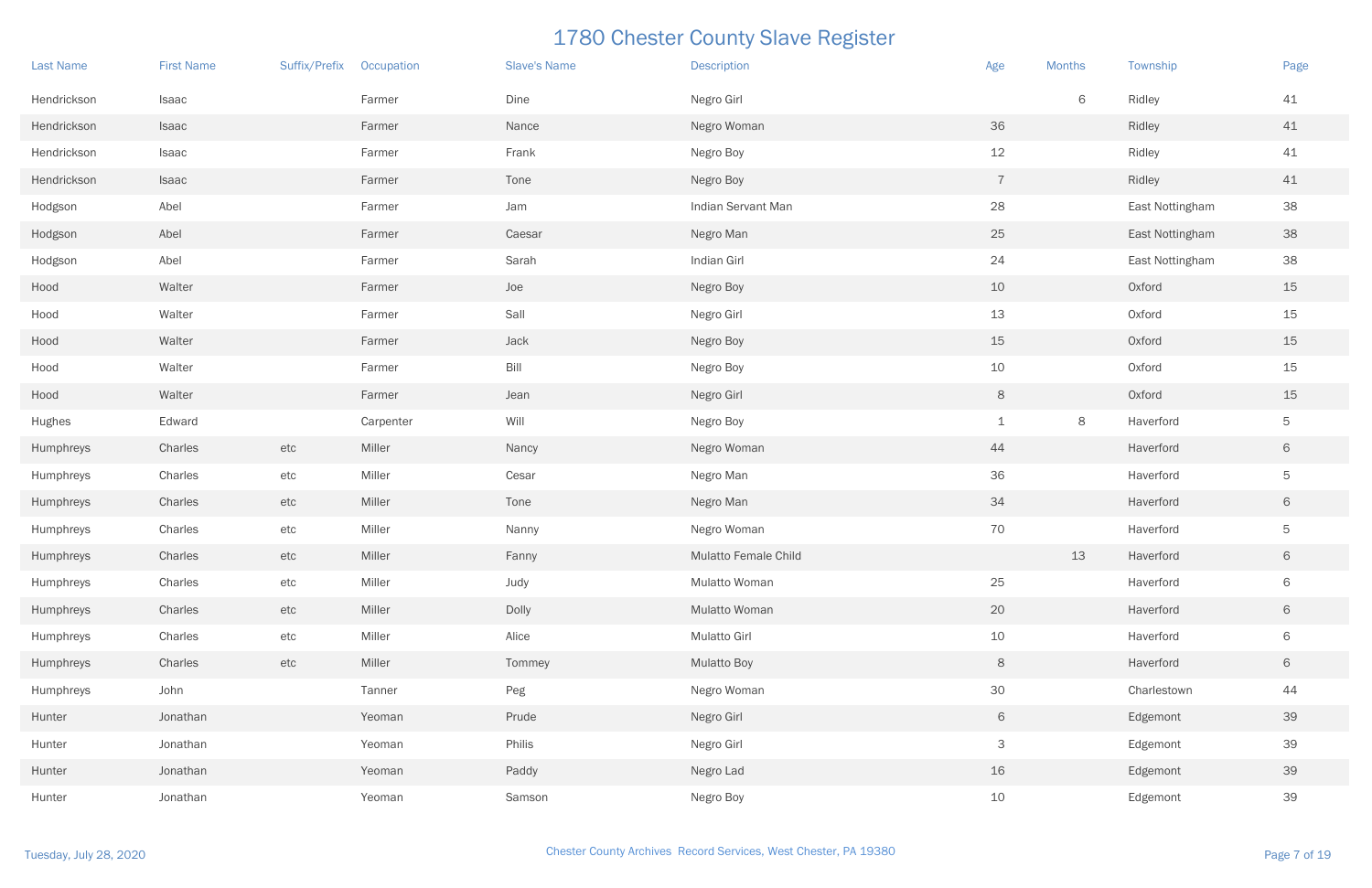| <b>Last Name</b> | <b>First Name</b> | Suffix/Prefix | Occupation | <b>Slave's Name</b>  | <b>Description</b> | Age             | <b>Months</b> | Township             | Page           |
|------------------|-------------------|---------------|------------|----------------------|--------------------|-----------------|---------------|----------------------|----------------|
| Hunter           | Jonathan          |               | Yeoman     | Philis               | Negro Woman        | 30              |               | Edgemont             | 39             |
| Hunter           | Peter             |               | Yeoman     | Tom                  | <b>Mulatto Boy</b> | 6               |               | <b>West Nantmeal</b> | 39             |
| Hunter           | Peter             |               | Yeoman     | Dinah                | Mulatto Woman      | 28              |               | <b>West Nantmeal</b> | 39             |
| Hutchison        | Joseph            |               | Farmer     | Philip               | <b>Mulatto Boy</b> | 16              |               | Londonderry          | 33             |
| Jacobs           | John              | Estate of     |            | Ishmael              | Negro Boy          | 12              |               | West Whiteland       | $\overline{2}$ |
| Jacobs           | John              | Estate of     |            | Precilla             | Negro Woman        | 51              |               | West Whiteland       | $\overline{2}$ |
| Jacobs           | John              | Estate of     |            | Dorothy              | Negro Girl         | 17              |               | West Whiteland       | $\overline{2}$ |
| Jacobs           | John              | Estate of     |            | Tom                  | Negro Man          | 20              |               | West Whiteland       | $\overline{2}$ |
| Jacobs           | John              | Estate of     |            | Zoreda               | Negro              | 10              |               | West Whiteland       | $\overline{2}$ |
| Jacobs           | John              | Estate of     |            | Dinah                | Negro Girl         | 5               |               | West Whiteland       | $\overline{2}$ |
| Jacobs           | John              | Estate of     |            | Phillis              | Negro Girl         | 8               |               | West Whiteland       | $\overline{2}$ |
| Jerman           | John              |               | Yeoman     | Venus                | Negro Woman        | 32              |               | Newtown              | 36             |
| Johnson          | Samuel            |               | Farmer     | Sall                 | Negro Girl         | 14              |               | Haverford            | 4a             |
| Johnson          | Samuel            |               | Farmer     | Peter                | <b>Mulatto Boy</b> | $\overline{2}$  |               | Haverford            | 4a             |
| Johnson          | Samuel            |               | Farmer     | Jim                  | <b>Mulatto Boy</b> | 8               |               | Haverford            | 4a             |
| Johnson          | Samuel            |               | Farmer     | Dinah                | Negro Woman        | 45              |               | Haverford            | 4a             |
| Johnson          | Samuel            |               | Farmer     | Joe                  | <b>Mulatto Boy</b> | $5\overline{)}$ | 6             | Haverford            | 4a             |
| Johnston         | Alexander         | Esq           |            | Peter                | Negro Man          | 45              |               | New London           | 42             |
| Jones            | Daniel            | Rev           | Clerk      | Rachel               | Negro Girl         | $\overline{4}$  |               | Londonderry          | 36             |
| Jones            | Daniel            | Rev           | Clerk      | Dick                 | Negro Boy          | 8               |               | Londonderry          | 36             |
| Jones            | Daniel            | Rev           | Clerk      | Poll                 | Negro Woman        | 27              |               | Londonderry          | 36             |
| Jones            | Daniel            | Rev           | Clerk      | Beck                 | Mulatto Girl       | $\overline{2}$  |               | Londonderry          | 36             |
| Jones            | Daniel            | Rev           | Clerk      | Doll                 | Mulatto Girl       | $\overline{4}$  |               | Londonderry          | 36             |
| Kelso            | Catherine         |               |            | (left blank)         | A Negro            | 9               |               |                      | 44             |
| Kelso            | Mary              |               | Seamstress | Bet                  | Negro Girl         | 9               |               | New London           | 41             |
| Kennedy          | Montgomery        |               | Farmer     | Jude Leiper          | Negro Girl         | 13              |               | Londonderry          | $\overline{7}$ |
| Kennedy          | Montgomery        |               | Farmer     | <b>Gabriel Moore</b> | Negro Man          | 23              |               | Londonderry          | $\overline{7}$ |

| <b>Months</b> | Township             | Page           |
|---------------|----------------------|----------------|
|               | Edgemont             | 39             |
|               | <b>West Nantmeal</b> | 39             |
|               | <b>West Nantmeal</b> | 39             |
|               | Londonderry          | 33             |
|               | West Whiteland       | $\overline{2}$ |
|               | West Whiteland       | $\overline{2}$ |
|               | West Whiteland       | $\mathbf{2}$   |
|               | West Whiteland       | $\overline{2}$ |
|               | West Whiteland       | $\mathbf{2}$   |
|               | West Whiteland       | $\overline{2}$ |
|               | West Whiteland       | $\overline{2}$ |
|               | Newtown              | 36             |
|               | Haverford            | 4a             |
|               | Haverford            | 4a             |
|               | Haverford            | 4a             |
|               | Haverford            | 4a             |
| 6             | Haverford            | 4a             |
|               | New London           | 42             |
|               | Londonderry          | 36             |
|               | Londonderry          | 36             |
|               | Londonderry          | 36             |
|               | Londonderry          | 36             |
|               | Londonderry          | 36             |
|               |                      | 44             |
|               | New London           | 41             |
|               | Londonderry          | $\overline{7}$ |
|               | Londonderry          | $\overline{7}$ |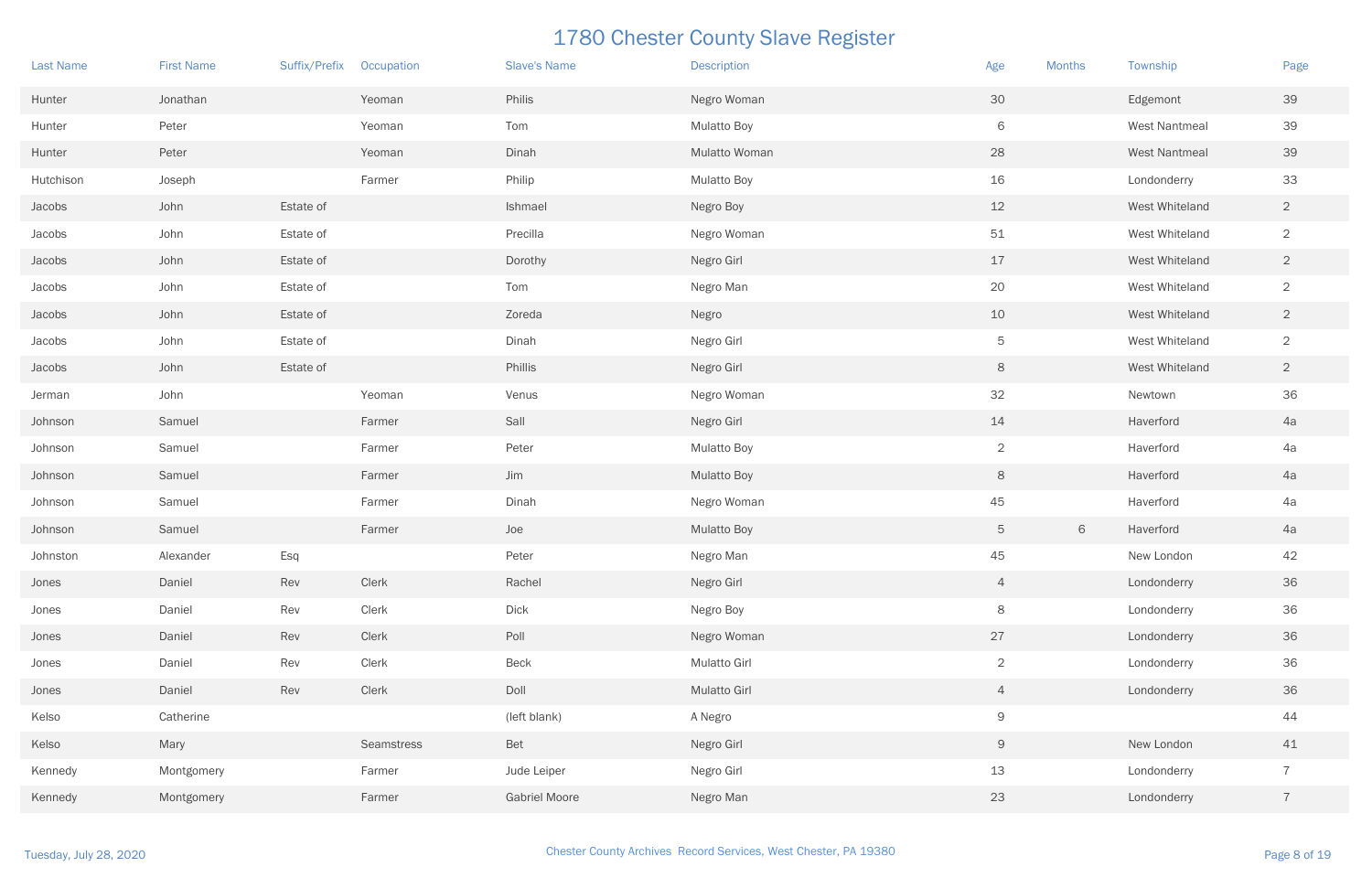| <b>Last Name</b> | <b>First Name</b> | Suffix/Prefix | Occupation  | <b>Slave's Name</b> | <b>Description</b>  | Age<br><b>Months</b> | Township        | Page |
|------------------|-------------------|---------------|-------------|---------------------|---------------------|----------------------|-----------------|------|
| Kennedy          | Samuel            | Heirs of      |             | Rina                | Mulatto Woman       | 45                   | Pikeland        | 32   |
| Kennedy          | Samuel            | Heirs of      |             | Kitte               | <b>Mulatto Girl</b> | 12                   | Pikeland        | $32$ |
| Kennedy          | Samuel            | Heirs of      |             | Lucia               | <b>Mulatto Girl</b> | 10                   | Pikeland        | 32   |
| Knowles          | John              | John Crozer   |             | Fanny               | Negro Girl          | 14                   | Ridley          | 34   |
| Knowles          | John              | John Crozer   |             | Jane                | Negro Girl          | 8                    | Ridley          | 34   |
| Knowles          | John              | John Crozer   |             | Pathena             | Negro Woman         | 41                   | Ridley          | 34   |
| Knowles          | John              | John Crozer   |             | Tabitha             | Negro Girl          | 11                   | Ridley          | 34   |
| Knowles          | John              | John Crozer   |             | Scipio              | Negro Man           | 25                   | Ridley          | 34   |
| Kortright        | Hester            |               | Gentlewoman | Joe                 | Negro Boy           | 15                   | Haverford       | 40   |
| Levis            | John              | Sr            | Yeoman      | Milford             | Negro Boy           | $\overline{4}$       | Springfield     | 49   |
| Levis            | John              | Sr            | Yeoman      | Harry               | Negro Boy           | 6                    | Springfield     | 49   |
| Levis            | John              | Sr            | Yeoman      | Frank               | Negro Boy           | 10                   | Springfield     | 49   |
| Levis            | John              | Sr            | Yeoman      | Essex               | Negro Boy           | 12                   | Springfield     | 49   |
| Levis            | Samuel            |               | Papermaker  | Flora Knox          | Negro Girl          | 10                   | Springfield     | 47   |
| Levis            | Samuel            |               | Papermaker  | James Knox          | Negro Boy           | 18                   | Springfield     | 47   |
| Levis            | Thomas            | Esq           |             | Sipio               | Negro Boy           | 16                   | Springfield     | 17   |
| Lewis            | Harvey            |               | Yeoman      | James               | Negro Servant Man   | 21                   | Ridley          | 51   |
| Lewis            | Harvey            |               | Yeoman      | Hannah              | Negro Servant Girl  | 16                   | Ridley          | 51   |
| Lindsey          | John              |               | Farmer      | (left blank)        | Negro Girl          | $\overline{7}$       | Haverford       | 23   |
| Lownes           | George            |               | Cutler      | Tom                 | Negro Man           | 27                   | Springfield     | 50   |
| Lownes           | George            |               | Cutler      | Hannah              | Negro Woman         | 19                   | Springfield     | 50   |
| Luckie           | Joseph            |               | Wheelwright | Violet              | Negro Woman         | 22                   | Oxford          | 50   |
| Lunn             | Thomas            |               | Innholder   | Sall                | Negro Woman         | 24                   | London Britain  | 46   |
| Lunn             | Thomas            |               | Innholder   | Jam                 | Negro Boy           | $\mathsf{3}$         | London Britain  | 46   |
| Macky            | John              | Esq           |             | Isaac               | Negro Man           | 20                   | New London      | 15   |
| Maffett          | Thomas            |               | Yeoman      | Mill                | Negro Girl          | 9                    | East Nottingham | 16   |
| Maffett          | Thomas            |               | Yeoman      | Prince              | Negro Boy           | 15                   | East Nottingham | 16   |

| <b>Months</b> | Township        | Page |
|---------------|-----------------|------|
|               | Pikeland        | 32   |
|               | Pikeland        | 32   |
|               | Pikeland        | 32   |
|               | Ridley          | 34   |
|               | Ridley          | 34   |
|               | Ridley          | 34   |
|               | Ridley          | 34   |
|               | Ridley          | 34   |
|               | Haverford       | 40   |
|               | Springfield     | 49   |
|               | Springfield     | 49   |
|               | Springfield     | 49   |
|               | Springfield     | 49   |
|               | Springfield     | 47   |
|               | Springfield     | 47   |
|               | Springfield     | 17   |
|               | Ridley          | 51   |
|               | Ridley          | 51   |
|               | Haverford       | 23   |
|               | Springfield     | 50   |
|               | Springfield     | 50   |
|               | Oxford          | 50   |
|               | London Britain  | 46   |
|               | London Britain  | 46   |
|               | New London      | 15   |
|               | East Nottingham | 16   |
|               | East Nottingham | 16   |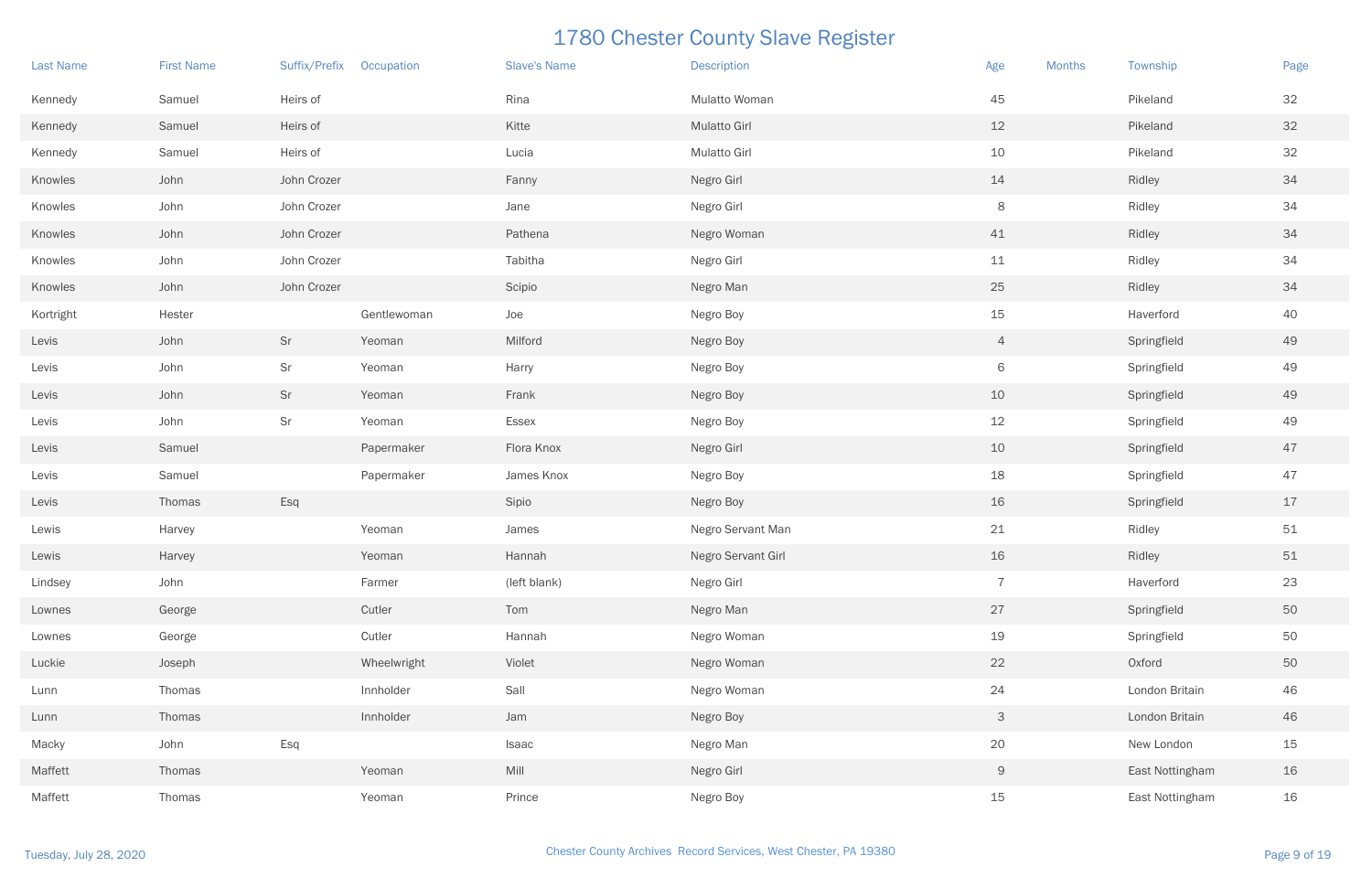| <b>Last Name</b> | <b>First Name</b> | Suffix/Prefix | Occupation   | <b>Slave's Name</b> | <b>Description</b>           | Age            | <b>Months</b>  | Township           | Page           |
|------------------|-------------------|---------------|--------------|---------------------|------------------------------|----------------|----------------|--------------------|----------------|
| Maffett          | Thomas            |               | Yeoman       | Rachal              | Negro Girl                   | 15             |                | East Nottingham    | 16             |
| Magoogan         | Robert            |               | Farmer       | (left blank)        | <b>Mulatto Servant Child</b> |                | 6              | Haverford          | 3a             |
| Maris            | Isaac             |               | Yeoman       | Bel                 | Negro Wench                  | 17             |                | Marple             | 4a             |
| Mather           | Peter             |               | Tavernkeeper | Salley              | Negro Woman                  | 18             |                | East Whiteland     | 3a             |
| Matthews         | Boaz              |               | Blacksmith   | Caeser              | Negro Man                    | 37             |                | <b>Upper Darby</b> | 13             |
| May              | Thomas            |               |              | Hannah              | Negro Woman                  | 18             |                |                    | 12             |
| May              | Thomas            |               |              | Phillis             | Negro Woman                  | 35             |                |                    | 12             |
| May              | Thomas            |               |              | Adam                | Negro Male Child             | 3              |                |                    | 12             |
| May              | Thomas            |               |              | <b>Bradock</b>      | Negro Man                    | 23             |                |                    | 12             |
| McAntier         | Andrew            |               | Yeoman       | James               | Negro Man                    | 25             |                | New Garden         | $\overline{9}$ |
| McBeth           | John              |               | Blacksmith   | Jude                | Negro Girl                   | 16             |                | East Nottingham    | 12             |
| McCalla          | Alexander         |               | Innholder    | James               | Negro Boy                    | 9              |                | Charlestown        | 29             |
| McCamont         | James             |               | Blacksmith   | Hess                | Negro Man                    | 45             |                |                    | 27             |
| McCaraher        | Alexander         | Captain       |              | Debb                | Negro Woman                  | 18             |                | Pikeland           | 31             |
| McCaraher        | Alexander         | Captain       |              | Simon               | Mulatto Male Child           |                | 10             | Pikeland           | 31             |
| McClenachan      | John F            |               | Cooper       | Lydia               | Negro Girl                   | 14             |                | Londonderry        | 50             |
| McClure          | Arther            |               | Farmer       | Dinah               | Negro Woman                  | 18             |                | New London         | 41             |
| McClure          | Arther            |               | Farmer       | Tom                 | Negro Boy                    |                |                | New London         | 41             |
| McDowell         | James             |               | Storekeeper  | Tom                 | Negro Man                    | 34             |                | Oxford             | 24             |
| McDowell         | James             |               | Storekeeper  | Flora               | Negro Girl                   | $\mathbf 1$    | $\overline{2}$ | Oxford             | 24             |
| McDowell         | James             |               | Storekeeper  | Hannah              | Negro Girl                   | $\mathsf{3}$   |                | Oxford             | 24             |
| McDowell         | James             |               | Storekeeper  | Rachel              | Girl                         | 5              |                | Oxford             | 24             |
| McDowell         | James             |               | Storekeeper  | Cloe                | Negro Woman                  | 27             |                | Oxford             | 24             |
| McDowell         | John              | Doctor        |              | Philis              | Mulatto Girl                 | $\overline{4}$ |                | New London         | 42             |
| McDowell         | John              | Doctor        |              | <b>Backus</b>       | Negro Man                    | 35             |                | New London         | 42             |
| McHhenny         | George            |               |              | Stephen             | Negro Man                    | 21             |                | Charlestown        | 30             |
| McHhenny         | George            |               |              | Dinah               | Negro Woman                  | 20             |                | Charlestown        | 30             |

| <b>Months</b>  | Township           | Page |
|----------------|--------------------|------|
|                | East Nottingham    | 16   |
| 6              | Haverford          | 3a   |
|                | Marple             | 4a   |
|                | East Whiteland     | 3a   |
|                | <b>Upper Darby</b> | 13   |
|                |                    | 12   |
|                |                    | 12   |
|                |                    | 12   |
|                |                    | 12   |
|                | New Garden         | 9    |
|                | East Nottingham    | 12   |
|                | Charlestown        | 29   |
|                |                    | 27   |
|                | Pikeland           | 31   |
| 10             | Pikeland           | 31   |
|                | Londonderry        | 50   |
|                | New London         | 41   |
|                | New London         | 41   |
|                | Oxford             | 24   |
| $\overline{2}$ | Oxford             | 24   |
|                | Oxford             | 24   |
|                | Oxford             | 24   |
|                | Oxford             | 24   |
|                | New London         | 42   |
|                | New London         | 42   |
|                | Charlestown        | 30   |
|                | Charlestown        | 30   |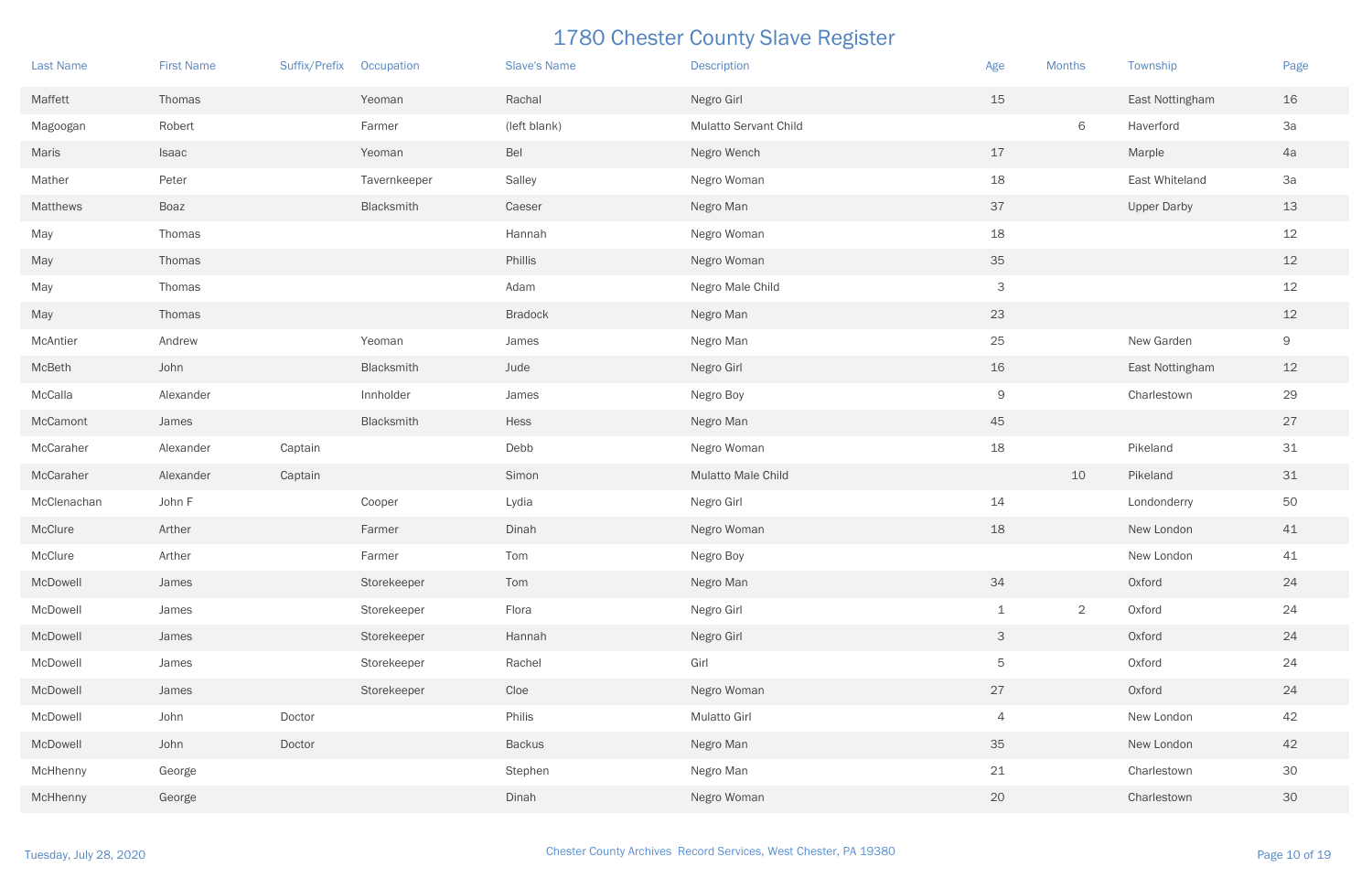| <b>Last Name</b> | <b>First Name</b> | Suffix/Prefix | Occupation   | <b>Slave's Name</b> | <b>Description</b> | Age            | <b>Months</b> | Township        | Page    |
|------------------|-------------------|---------------|--------------|---------------------|--------------------|----------------|---------------|-----------------|---------|
| McKinley         | Alexander         |               | Yeoman       | Hannah              | Mulatto Woman      | 25             |               | Pikeland        | 38      |
| <b>McKinley</b>  | Alexander         |               | Yeoman       | Hannah              | Negro Girl         | 3              |               | Pikeland        | 39      |
| McKinley         | Alexander         |               | Yeoman       | Jack                | Negro Boy          | $\overline{4}$ |               | Pikeland        | 38      |
| <b>McKinley</b>  | Alexander         |               | Yeoman       | Poll                | Negro Girl         | 5              |               | Pikeland        | 38      |
| McPherson        | Agness            |               | Farmer       | Jack                | Negro Servant Man  | 25             |               | Sadsbury        | 20      |
| Menough          | John              |               | Farmer       | Ameliah             | Negro Girl         | 14             |               | New London      | 18      |
| Miller           | John              |               | Yeoman       | Jesse               | Negro Boy          | 13             |               | Tinnicum        | 34      |
| Moore            | David             |               | Farmer       | Jude                | Negro Girl         | 15             |               | West Nottingham | 15      |
| Moore            | Hannah            |               | Gentle Woman | Teen                | Negro Woman        | 32             |               | Goshen          | 45      |
| Moore            | James             | Esq           |              | Laurance            | Negro Man          | 28             |               | West Nantmeal   | 20      |
| Moore            | James             | Esq           |              | Caesar              | Negro Boy          | $\overline{9}$ |               | West Nantmeal   | 21      |
| Moore            | James             | Esq           |              | Julie               | Negro Girl         | 11             |               | West Nantmeal   | $21\,$  |
| Moore            | James             | Esq           |              | Andy                | Negro Boy          | $\perp$        |               | West Nantmeal   | 21      |
| Moore            | James             | Esq           |              | Phillis             | Negro Woman        | 29             |               | West Nantmeal   | 20      |
| Moore            | Joseph            | Doctor        |              | Essex               | Negro Boy          | $\overline{2}$ |               | Goshen          | 45      |
| Moore            | Joseph            | Doctor        |              | Face                | Negro Girl         | 11             |               | Goshen          | 45      |
| Moore            | Joseph            | Doctor        |              | Jehu                | Negro Boy          | 9              |               | Goshen          | 45      |
| Moore            | William           | Esq           |              | George              | Mulatto Man        | 23             |               | Charlestown     | 8       |
| Moore            | William           | Esq           |              | George              | Negro Man          | 75             |               | Charlestown     | $\,8\,$ |
| Moore            | William           | Esq           |              | Rachel              | Mulatto Girl       | 19             |               | Charlestown     | $\,8\,$ |
| Moore            | William           | Esq           |              | Leith               | Negro Male Child   | 3              |               | Charlestown     | $\,8\,$ |
| Moore            | William           | Esq           |              | Solomon             | Mulatto Man        | 25             |               | Charlestown     | $\,8\,$ |
| Moore            | William           | Esq           |              | Nanny               | Negro Female Child | $\mathbf 1$    |               | Charlestown     | $\,8\,$ |
| Moore            | William           | Esq           |              | Caeser              | Negro Boy          | 8              |               | Charlestown     | $\,8\,$ |
| Moore            | William           | Esq           |              | Leith               | Negro Man          | $30\,$         |               | Charlestown     | $\,8\,$ |
| Moore            | William           | Esq           |              | Betty               | Negro Woman        | 30             |               | Charlestown     | $\,8\,$ |
| Moore            | William           | Esq           |              | Mary                | Negro Girl         | 6              |               | Charlestown     | 8       |

| <b>Months</b> | Township             | Page |
|---------------|----------------------|------|
|               | Pikeland             | 38   |
|               | Pikeland             | 39   |
|               | Pikeland             | 38   |
|               | Pikeland             | 38   |
|               | Sadsbury             | 20   |
|               | New London           | 18   |
|               | Tinnicum             | 34   |
|               | West Nottingham      | 15   |
|               | Goshen               | 45   |
|               | <b>West Nantmeal</b> | 20   |
|               | <b>West Nantmeal</b> | 21   |
|               | <b>West Nantmeal</b> | 21   |
|               | <b>West Nantmeal</b> | 21   |
|               | <b>West Nantmeal</b> | 20   |
|               | Goshen               | 45   |
|               | Goshen               | 45   |
|               | Goshen               | 45   |
|               | Charlestown          | 8    |
|               | Charlestown          | 8    |
|               | Charlestown          | 8    |
|               | Charlestown          | 8    |
|               | Charlestown          | 8    |
|               | Charlestown          | 8    |
|               | Charlestown          | 8    |
|               | Charlestown          | 8    |
|               | Charlestown          | 8    |
|               | Charlestown          | 8    |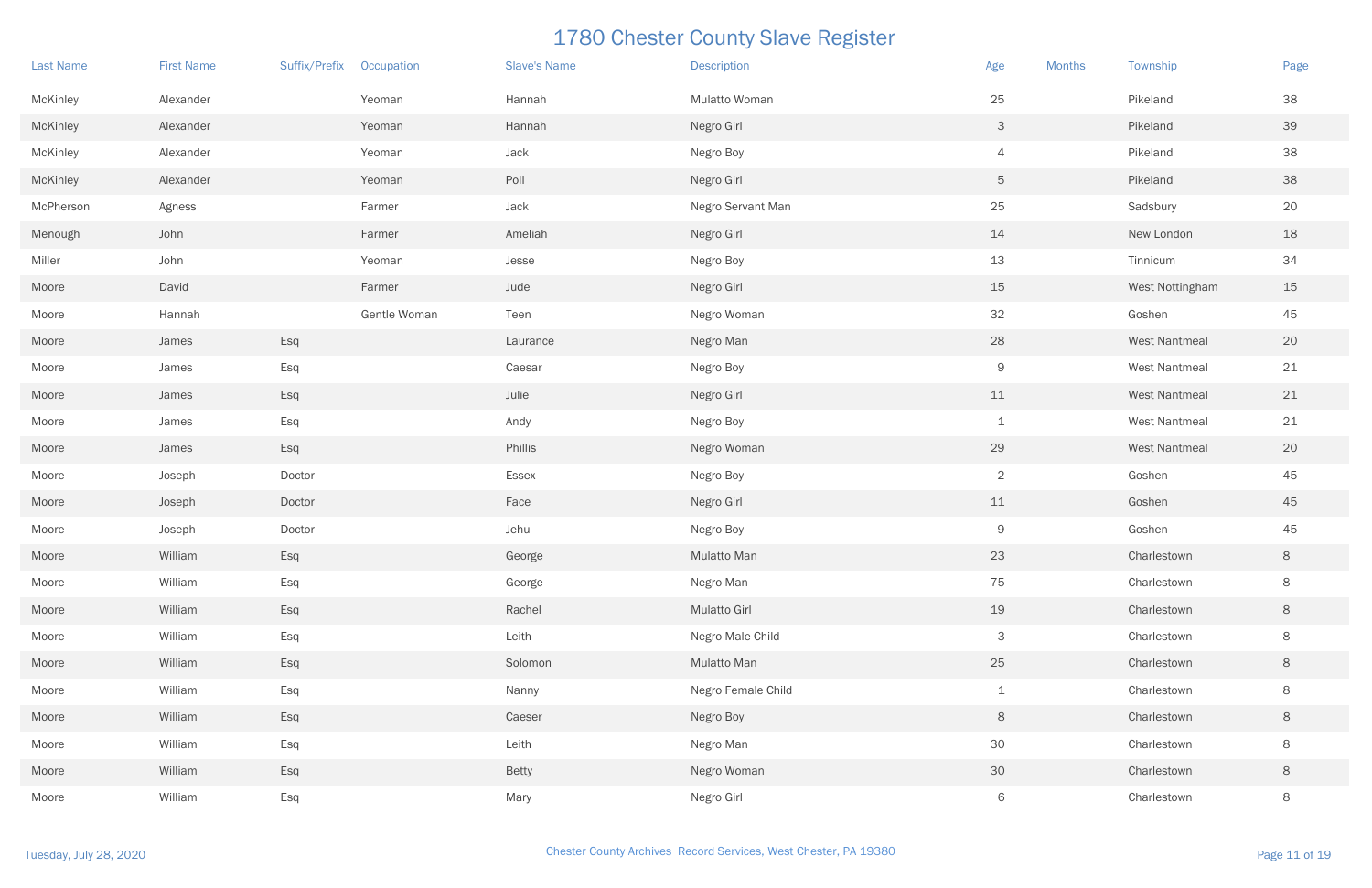| <b>Last Name</b> | <b>First Name</b> | Suffix/Prefix | Occupation | <b>Slave's Name</b> | <b>Description</b>  | Age            | <b>Months</b>  | Township         | Page |
|------------------|-------------------|---------------|------------|---------------------|---------------------|----------------|----------------|------------------|------|
| Morrison         | Alexander         |               | Blacksmith | Lydia               | Negro Woman         | 19             |                | New London       | 13   |
| Morrison         | Alexander         |               | Blacksmith | Francis             | Negro Male Child    |                | $\,8\,$        | New London       | 13   |
| Morrison         | Alexander         |               | Blacksmith | Adam                | Negro Boy           | 8              |                | New London       | 13   |
| Morrison         | Alexander         |               | Blacksmith | Andrew              | Negro Boy           | 17             |                | New London       | 13   |
| Morrison         | Alexander         |               | Blacksmith | Chance              | Negro Boy           | $\overline{4}$ |                | New London       | 13   |
| Morton           | Ann               |               | Farmer     | (left blank)        | Female Negro Child  | $\mathbf 1$    |                | Ridley           | 24   |
| Morton           | Ann               |               | Farmer     | Dinah               | Negro Woman         | 47             |                | Ridley           | 24   |
| Morton           | Ann               |               | Farmer     | Hannah              | Negro Girl          | $\overline{7}$ |                | Ridley           | 24   |
| Morton           | Ann               |               | Farmer     | George              | Negro Man           | 52             |                | Ridley           | 24   |
| Morton           | Morton            |               | Yeoman     | Peter               | <b>Mulatto Boy</b>  | $\mathbf 1$    | 10             | Ridley           | 47   |
| Morton           | Morton            |               | Yeoman     | Sarah               | <b>Mulatto Girl</b> | 3 <sup>1</sup> | 3              | Ridley           | 47   |
| Morton           | Morton            |               | Yeoman     | Liz                 | Negro Woman         | 30             |                | Ridley           | 46   |
| Morton           | Morton            |               | Yeoman     | Jacob               | <b>Mulatto Boy</b>  | 6              | $\overline{4}$ | Ridley           | 47   |
| Morton           | Morton            |               | Yeoman     | John                | <b>Mulatto Boy</b>  | 6              | 4              | Ridley           | 47   |
| Morton           | Morton            |               | Yeoman     | Samuel              | Negro Boy           | 8              | $\overline{7}$ | Ridley           | 47   |
| Morton           | Morton            |               | Yeoman     | Caesar              | Negro Man           | 28             |                | Ridley           | 46   |
| Morton           | Morton            |               | Yeoman     | Annias              | Negro Boy           | 8              | $\overline{7}$ | Ridley           | 46   |
| Morton           | Sketchley         |               | Grazier    | Jeffrey             | Negro Boy           | 14             |                | Ridley           | 24   |
| Nice             | John              |               | Tanner     | Rachel              | Negro Girl          | 15             |                | East Nantmeal    | 19   |
| Odenheimer       | John              |               | Farmer     | Anthony Welsh       | Negro Man           | 45             |                | Chester          | 13   |
| Ogdon            | John              |               | Yeoman     | Poll                | Mulatto Girl        | 15             |                | Springfield      | 50   |
| Park             | Joseph            | Esq           |            | Hannah Hall         | Mulatto Woman       | 44             |                | Sadsbury         | 35   |
| Park             | Joseph            | Esq           |            | Jupetor             | Negro Boy           | 16             |                | Sadsbury         | 35   |
| Park             | Joseph            | Esq           |            | Adam Hall           | <b>Mulatto Boy</b>  | 9              |                | Sadsbury         | 35   |
| Park             | Joseph            | Esq           |            | Lucy                | Negro Girl          | 14             |                | Sadsbury         | 35   |
| Phipps           | Caleb             |               | Miller     | (left blank)        | Negro Woman         | 26             |                | East Fallowfield | 14   |
| Phipps           | Caleb             |               | Miller     | Ben                 | Negro Man           | 24             |                | East Fallowfield | 14   |

| <b>Months</b>             | Township                | Page |
|---------------------------|-------------------------|------|
|                           | New London              | 13   |
| 8                         | New London              | 13   |
|                           | New London              | 13   |
|                           | New London              | 13   |
|                           | New London              | 13   |
|                           | Ridley                  | 24   |
|                           | Ridley                  | 24   |
|                           | Ridley                  | 24   |
|                           | Ridley                  | 24   |
| 10                        | Ridley                  | 47   |
| $\ensuremath{\mathsf{3}}$ | Ridley                  | 47   |
|                           | Ridley                  | 46   |
| $\overline{4}$            | Ridley                  | 47   |
| $\overline{4}$            | Ridley                  | 47   |
| $\overline{7}$            | Ridley                  | 47   |
|                           | Ridley                  | 46   |
| $\overline{\mathcal{I}}$  | Ridley                  | 46   |
|                           | Ridley                  | 24   |
|                           | <b>East Nantmeal</b>    | 19   |
|                           | Chester                 | 13   |
|                           | Springfield             | 50   |
|                           | Sadsbury                | 35   |
|                           | Sadsbury                | 35   |
|                           | Sadsbury                | 35   |
|                           | Sadsbury                | 35   |
|                           | <b>East Fallowfield</b> | 14   |
|                           | <b>East Fallowfield</b> | 14   |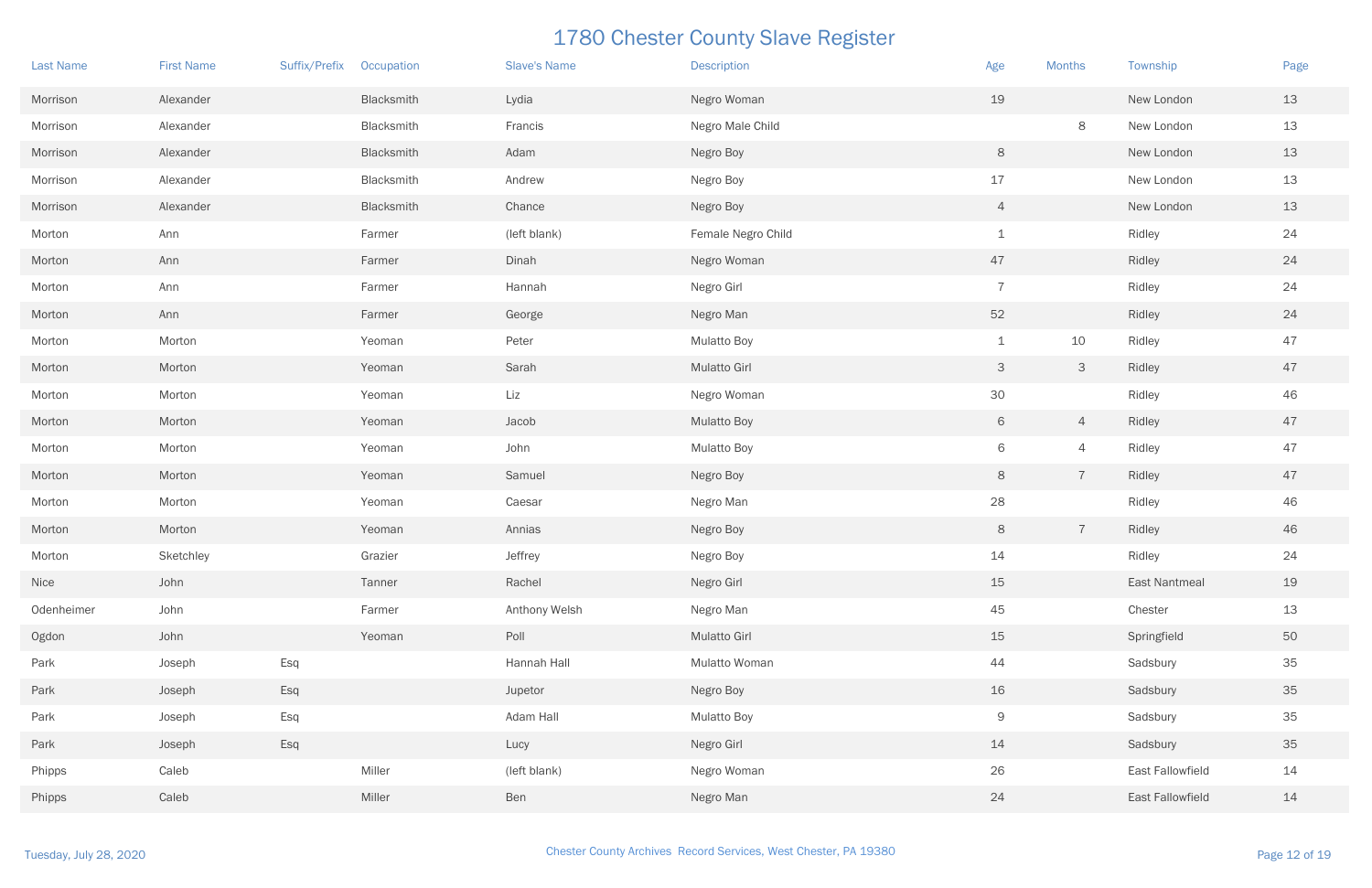| <b>Last Name</b> | <b>First Name</b> | Suffix/Prefix | Occupation | <b>Slave's Name</b> | <b>Description</b>  | Age             | <b>Months</b>  | Township             | Page           |
|------------------|-------------------|---------------|------------|---------------------|---------------------|-----------------|----------------|----------------------|----------------|
| Phipps           | Caleb             |               | Miller     | (unnamed)           | Negro Child         |                 |                | East Fallowfield     | 14             |
| Phipps           | Caleb             |               | Miller     | (unnamed)           | Negro Child         |                 |                | East Fallowfield     | 14             |
| Phipps           | Caleb             |               | Miller     | Joe                 | Negro Boy           | 13              |                | East Fallowfield     | 14             |
| Piersol          | Mordecai          |               | Yeoman     | (left blank)        | <b>Mulatto Girl</b> | $\overline{4}$  |                | <b>West Nantmeal</b> | 40             |
| Pinkerton        | Willam            |               | Yeoman     | Grace               | Negro Girl          | 8               | $\overline{2}$ | Oxford               | 45             |
| Pinkerton        | Willam            |               | Yeoman     | Eli                 | Negro Boy           | 9               | $\,$ 6 $\,$    | Oxford               | 45             |
| Poak             | William           |               | Farmer     | Maria               | Negro Woman         | 29              |                | West Nottingham      | 12             |
| Poak             | William           |               | Farmer     | Janet               | Negro Girl          | 5               |                | West Nottingham      | 12             |
| Poak             | William           |               | Farmer     | Hannah              | Negro Girl          | 3               |                | West Nottingham      | 12             |
| Potts            | Thomas            |               |            | Cudge               | Negro Man           | 58              |                | Coventry             | $\mathbf 1$    |
| Potts            | Thomas            |               |            | George              | Negro Child         |                 | $\Theta$       | Coventry             | $\mathbf 1$    |
| Potts            | Thomas            |               |            | Sall                | Negro Woman         | 19              |                | Coventry             | $\mathbf 1$    |
| Potts            | Thomas            |               |            | Ben                 | Negro Man           | 24              |                | Coventry             | $\mathbf 1$    |
| Potts            | Thomas            |               |            | Moll                | Negro Woman         | 34              |                | Coventry             | $\mathbf{1}$   |
| Potts            | Thomas            |               |            | Peter               | Negro Boy           | 17              |                | Coventry             | $\mathbf 1$    |
| Power            | John              |               | Farmer     | Quintus             | Negro Boy           | $5\overline{)}$ |                | East Nottingham      | $8\phantom{1}$ |
| Power            | Patrick           |               | Farmer     | Plato               | Negro Man           | 30              |                | East Nottingham      | 16             |
| Power            | Patrick           |               | Farmer     | Jim                 | Negro Man           | 40              |                | East Nottingham      | 16             |
| Power            | Patrick           |               | Farmer     | Plato               | Negro Boy           | 3               | $\overline{5}$ | East Nottingham      | 16             |
| Power            | Patrick           |               | Farmer     | Toby                | Negro Boy           | 9               | $\overline{2}$ | East Nottingham      | 16             |
| Power            | Patrick           |               | Farmer     | Bel                 | Negro Girl          | $\overline{7}$  |                | East Nottingham      | 16             |
| Power            | Patrick           |               | Farmer     | Nan                 | Negro Girl          | 11              |                | East Nottingham      | 16             |
| Power            | Patrick           |               | Farmer     | Bet                 | Negro Woman         | 30 <sup>°</sup> |                | East Nottingham      | 16             |
| Power            | Patrick           |               | Farmer     | Solomon             | Negro Boy           | $\perp$         |                | East Nottingham      | 17             |
| Price            | Elisha            | Esq           |            | Peter               | Negro Man           | 24              |                | Chester              | 17             |
| Price            | Samuel            |               | Farmer     | Joe                 | <b>Mulatto Boy</b>  | $\overline{4}$  |                | Lower Chichester     | 43             |
| Price            | Samuel            |               | Farmer     | James               | Negro Man           | 26              |                | Lower Chichester     | 43             |

| <b>Months</b> | Township                | Page        |
|---------------|-------------------------|-------------|
|               | East Fallowfield        | 14          |
|               | East Fallowfield        | 14          |
|               | <b>East Fallowfield</b> | 14          |
|               | <b>West Nantmeal</b>    | 40          |
| $\mathbf{2}$  | Oxford                  | 45          |
| 6             | Oxford                  | 45          |
|               | West Nottingham         | 12          |
|               | <b>West Nottingham</b>  | 12          |
|               | <b>West Nottingham</b>  | 12          |
|               | Coventry                | $\mathbf 1$ |
| 9             | Coventry                | $\mathbf 1$ |
|               | Coventry                | $\mathbf 1$ |
|               | Coventry                | $\mathbf 1$ |
|               | Coventry                | $\mathbf 1$ |
|               | Coventry                | $\mathbf 1$ |
|               | East Nottingham         | 8           |
|               | East Nottingham         | 16          |
|               | East Nottingham         | 16          |
| 5             | East Nottingham         | 16          |
| $\mathbf{2}$  | East Nottingham         | 16          |
|               | East Nottingham         | 16          |
|               | East Nottingham         | 16          |
|               | East Nottingham         | 16          |
|               | East Nottingham         | 17          |
|               | Chester                 | 17          |
|               | Lower Chichester        | 43          |
|               | Lower Chichester        | 43          |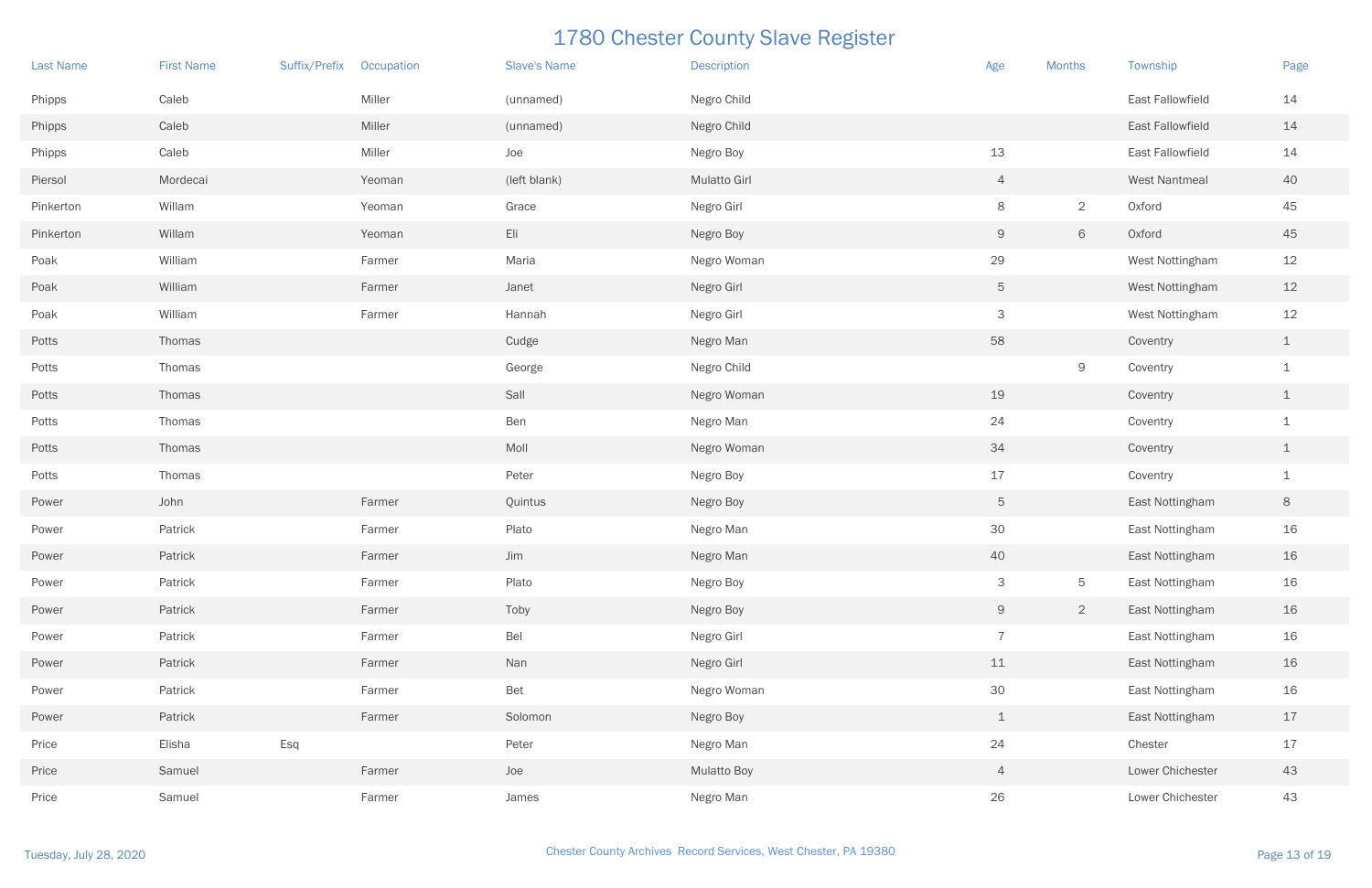| <b>Last Name</b> | <b>First Name</b> | <b>Suffix/Prefix</b> | Occupation | <b>Slave's Name</b> | <b>Description</b>          | Age            | <b>Months</b> | Township         | Page           |
|------------------|-------------------|----------------------|------------|---------------------|-----------------------------|----------------|---------------|------------------|----------------|
| Price            | Samuel            |                      | Farmer     | Oliver              | Negro Man                   | 24             |               | Lower Chichester | 43             |
| Pritchard        | Anthony           |                      | Yeoman     | Luce                | Negro Woman                 | 21             |               | Charlestown      | 31             |
| Pritchard        | Anthony           |                      | Yeoman     | Saul                | Negro Boy                   | 11             |               | Charlestown      | 31             |
| Pritchard        | Anthony           |                      | Yeoman     | David               | Mulatto Man                 | 24             |               | Charlestown      | 31             |
| Pritchard        | Anthony           |                      | Yeoman     | Violet              | Negro Girl                  | 9              |               | Charlestown      | 31             |
| Quandril         | John              |                      | Weaver     | Jack                | Negro Man                   | 60             |               | Ridley           | 30             |
| Queen            | Hugh              |                      | Farmer     | Peter               | Negro Boy                   | $\overline{7}$ |               | Haverford        | 3 <sub>b</sub> |
| Queen            | Hugh              |                      | Farmer     | Phillis             | Mulatto Woman               | 21             |               | Haverford        | 3 <sub>b</sub> |
| Queen            | Hugh              |                      | Farmer     | Poll                | <b>Mulatto Servant Girl</b> | 16             |               | Haverford        | 3 <sub>b</sub> |
| Reed             | James             |                      | Farmer     | Bet                 | Negro Girl                  | 3              |               | New London       | 32             |
| Reed             | James             |                      | Farmer     | Nancy               | Negro Girl                  | 6              |               | New London       | 32             |
| Reed             | James             |                      | Farmer     | Phebe               | Negro Woman                 | 40             |               | New London       | 32             |
| Reed             | William           |                      | Farmer     | Pol                 | Negro Woman                 | 25             |               | New London       | 32             |
| Reed             | William           |                      | Farmer     | Peter               | Negro Boy                   | 3              |               | New London       | 32             |
| Rice             | Benjamin          |                      | Grazier    | Jude                | Negro Girl                  | 13             |               | Tinnicum         | 19             |
| Richards         | Jacob             |                      | Yeoman     | Rose                | Negro Girl                  | 3              |               | Aston            | 10             |
| Richards         | Jacob             |                      | Yeoman     | <b>Dick</b>         | Negro Man                   | 65             |               | Aston            | 10             |
| Richards         | Jacob             |                      | Yeoman     | Jym                 | Negro Man                   | 30             |               | Aston            | 10             |
| Richards         | Jacob             |                      | Yeoman     | (left blank)        | Negro Servent Woman         | 22             |               | Aston            | 10             |
| Richards         | Jacob             |                      | Yeoman     | Peet                | <b>Mulatto Boy</b>          | 5              |               | Aston            | 10             |
| Richards         | Jacob             |                      | Yeoman     | Flora               | Negro Girl                  | 12             |               | Aston            | 10             |
| Richards         | Jacob             |                      | Yeoman     | Sylvia              | Female Child                |                | 16            | Aston            | 10             |
| Richards         | William           |                      | Yeoman     | Pleasant            | Negro Woman                 | 28             |               | West Whiteland   | 12             |
| Richards         | William           |                      | Yeoman     | Nance               | Mulatto Girl                | $\overline{7}$ |               | West Whiteland   | 12             |
| Richards         | William           |                      | Yeoman     | Austen              | Negro Boy                   | 5 <sup>5</sup> |               | West Whiteland   | $12$           |
| Richardson       | Richard           |                      | Farmer     | Peter               | Negro Boy                   | $\overline{4}$ |               | East Whiteland   | 3 <sub>b</sub> |
| Richardson       | Richard           |                      | Farmer     | Gregg               | Negro Man                   | 19             |               | East Whiteland   | 3 <sub>b</sub> |

| <b>Months</b> |    | Township         | Page           |
|---------------|----|------------------|----------------|
|               |    | Lower Chichester | 43             |
|               |    | Charlestown      | 31             |
|               |    | Charlestown      | 31             |
|               |    | Charlestown      | 31             |
|               |    | Charlestown      | 31             |
|               |    | Ridley           | 30             |
|               |    | Haverford        | 3b             |
|               |    | Haverford        | 3b             |
|               |    | Haverford        | 3b             |
|               |    | New London       | 32             |
|               |    | New London       | 32             |
|               |    | New London       | 32             |
|               |    | New London       | 32             |
|               |    | New London       | 32             |
|               |    | Tinnicum         | 19             |
|               |    | Aston            | 10             |
|               |    | Aston            | 10             |
|               |    | Aston            | 10             |
|               |    | Aston            | 10             |
|               |    | Aston            | 10             |
|               |    | Aston            | 10             |
|               | 16 | Aston            | 10             |
|               |    | West Whiteland   | 12             |
|               |    | West Whiteland   | 12             |
|               |    | West Whiteland   | 12             |
|               |    | East Whiteland   | 3 <sub>b</sub> |
|               |    | East Whiteland   | 3 <sub>b</sub> |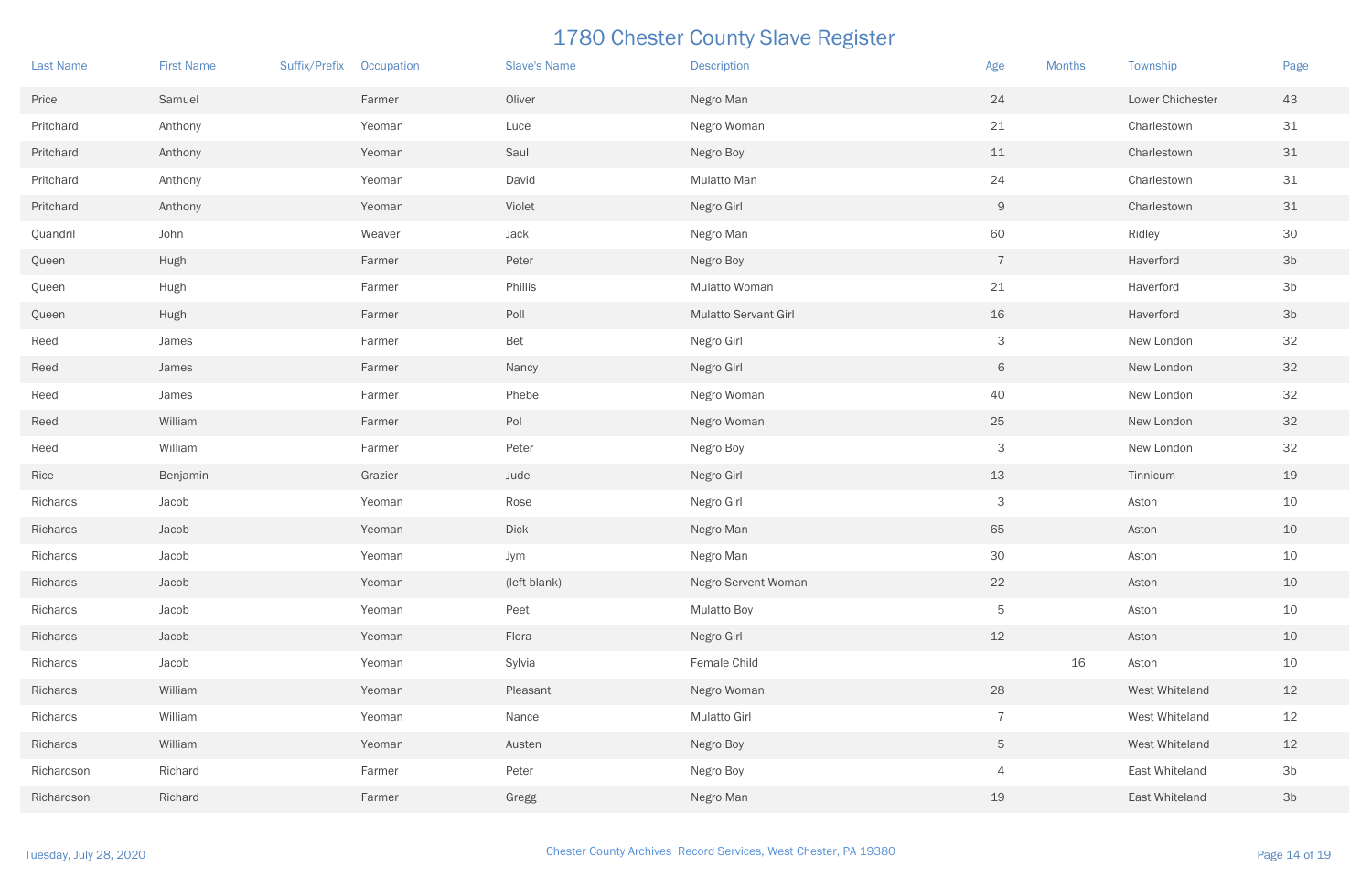| <b>Last Name</b> | <b>First Name</b> | Suffix/Prefix | Occupation | <b>Slave's Name</b> | <b>Description</b>   | Age            | <b>Months</b> | Township        | Page           |
|------------------|-------------------|---------------|------------|---------------------|----------------------|----------------|---------------|-----------------|----------------|
| Richardson       | Richard           |               | Farmer     | Abigail             | Negro Girl           | $\overline{2}$ |               | East Whiteland  | 3 <sub>b</sub> |
| Richardson       | Richard           |               | Farmer     | Dina                | Mulatto Woman        | 29             |               | East Whiteland  | 3 <sub>b</sub> |
| Richardson       | Richard           |               | Farmer     | Jesse               | Negro Boy            | $\overline{7}$ |               | East Whiteland  | 3 <sub>b</sub> |
| Ross             | John              |               | Innholder  | Rose                | Negro Girl           | 12             |               | London Grove    | 51             |
| Ruston           | Job               |               | Miller     | Nell                | Mulatto Woman        | 25             |               | Oxford          | 37             |
| Ruston           | Job               |               | Miller     | <b>Bess</b>         | Mulatto Woman        | 60             |               | Oxford          | 37             |
| Ruston           | Job               |               | Miller     | Flora               | <b>Mulatto Girl</b>  | 12             |               | Oxford          | 37             |
| Ruston           | Job               |               | Miller     | $\mathsf{Bill}$     | <b>Mulatto Boy</b>   |                | $\,8\,$       | Oxford          | 37             |
| Ruston           | Job               |               | Miller     | Bell                | <b>Mulatto Girl</b>  | 8              |               | Oxford          | 37             |
| Ruston           | Job               |               | Miller     | George              | <b>Mulatto Boy</b>   | 17             |               | Oxford          | 37             |
| Ruston           | Job               |               | Miller     | Pegg                | Negro Woman          | 70             |               | Oxford          | 37             |
| Ruston           | Job               |               | Miller     | Jim                 | <b>Mulatto Boy</b>   | $\overline{2}$ | $\,$ 6 $\,$   | Oxford          | 37             |
| Ruston           | Job               |               | Miller     | Dinah               | <b>Mulatto Girl</b>  | 14             |               | Oxford          | 37             |
| Ruston           | Job               |               | Miller     | Will                | Mulatto Man          | 62             |               | Oxford          | 37             |
| Scott            | Thomas            |               | Yeoman     | Dinah               | Negro Slave          | 20             |               |                 | 51             |
| Shaw             | Samuel            |               | Miller     | Peter               | Negro Man            | 36             |               | Chester         | 33             |
| Shaw             | Samuel            |               | Miller     | <b>Buff</b>         | Negro Man            | 23             |               | Chester         | 33             |
| Shearer          | William           |               | Tanner     | <b>Beck</b>         | Negro Woman          | 18             |               | New London      | 44             |
| Shearer          | William           |               | Tanner     | Jack (or Jake)      | A Negro              | 11             |               | New London      | 44             |
| Shearer          | William           |               | Tanner     | Joe                 | Negro Boy            | 16             |               | New London      | 44             |
| Shippen          | Joseph            | Jr            | Farmer     | Antrim              | Negro Lad            | 15             |               | Kennett         | 15             |
| Shippen          | Joseph            | Jr            | Farmer     | Doll                | Negro Woman          | 50             |               | Kennett         | 15             |
| Shippen          | Joseph            | Jr            | Farmer     | Hannah              | Negro Girl           | 16             |               | Kennett         | 15             |
| Sidwell          | Lydia             |               | Seamstress | Rose                | Mulatto Servant Girl | $\overline{2}$ |               | East Nottingham | $\Theta$       |
| Skyles           | Hermon            |               | Farmer     | Glasco              | Negro Boy            | 10             |               | West Caln       | 35             |
| Smith            | Elizabeth         |               | Spinster   | Bett                | Negro Girl           | 15             |               | West Nottingham | 38             |
| Smith            | John              |               | Farmer     | Dinah               | Negro Woman          | 32             |               | New London      | 18             |

| <b>Months</b> | Township         | Page           |
|---------------|------------------|----------------|
|               | East Whiteland   | 3b             |
|               | East Whiteland   | 3 <sub>b</sub> |
|               | East Whiteland   | 3 <sub>b</sub> |
|               | London Grove     | 51             |
|               | Oxford           | 37             |
|               | Oxford           | 37             |
|               | Oxford           | 37             |
| 8             | Oxford           | 37             |
|               | Oxford           | 37             |
|               | Oxford           | 37             |
|               | Oxford           | 37             |
| 6             | Oxford           | 37             |
|               | Oxford           | 37             |
|               | Oxford           | 37             |
|               |                  | 51             |
|               | Chester          | 33             |
|               | Chester          | 33             |
|               | New London       | 44             |
|               | New London       | 44             |
|               | New London       | 44             |
|               | Kennett          | 15             |
|               | Kennett          | 15             |
|               | Kennett          | 15             |
|               | East Nottingham  | 9              |
|               | <b>West Caln</b> | 35             |
|               | West Nottingham  | 38             |
|               | New London       | 18             |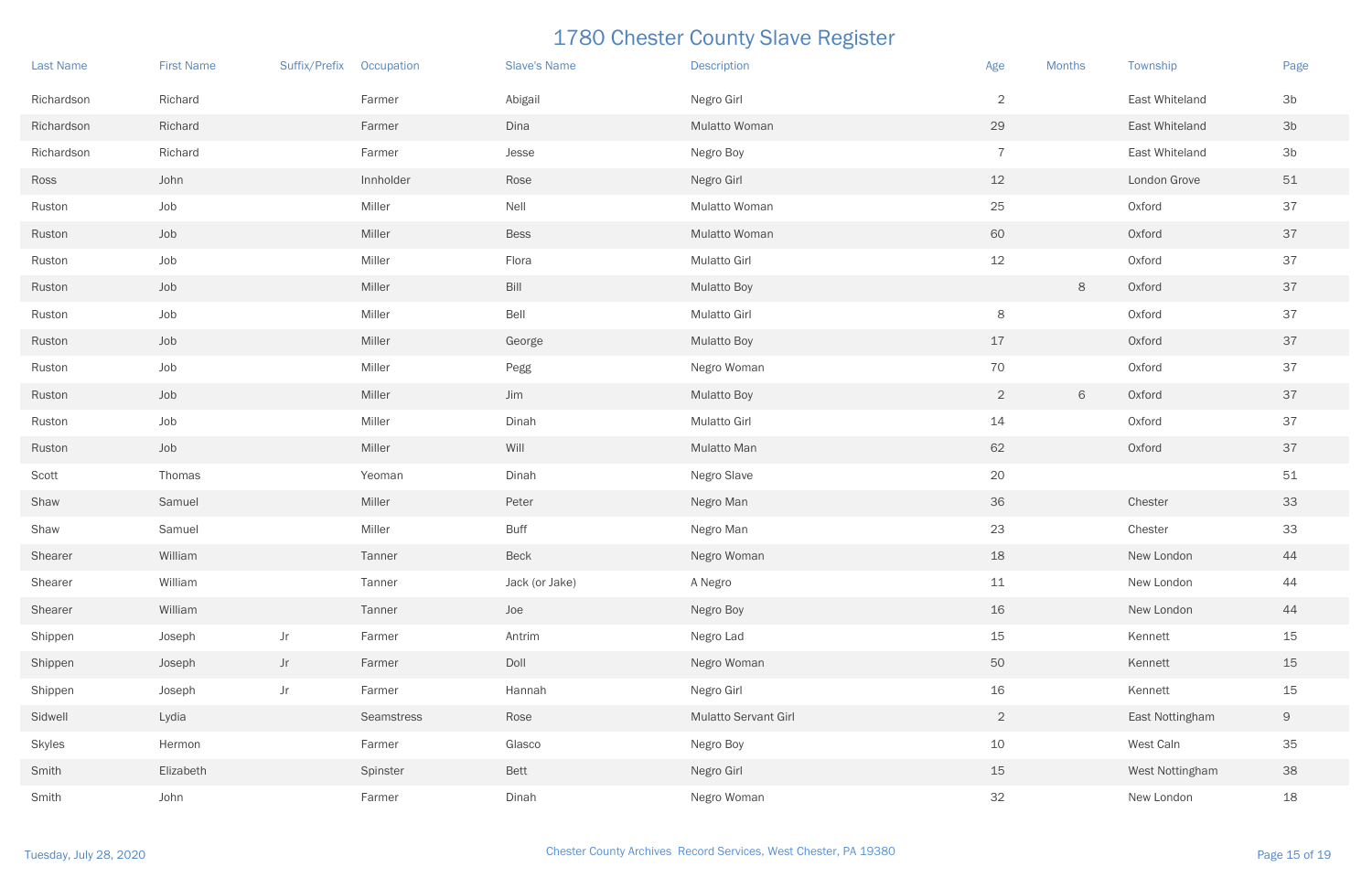| <b>Last Name</b> | <b>First Name</b> | Suffix/Prefix Occupation |         | <b>Slave's Name</b> | <b>Description</b>       | Age<br><b>Months</b> | Township         | Page           |
|------------------|-------------------|--------------------------|---------|---------------------|--------------------------|----------------------|------------------|----------------|
| Smith            | Margaret          | Heirs of                 |         | Scimbo              | Negro Woman              | 45                   | West Nottingham  | 38             |
| Smith            | Samuel            |                          | Yeoman  | Tom                 | Negro Man                | 23                   | Darby            | 40             |
| Smith            | Samuel            |                          | Yeoman  | Milford             | Negro Man                | 58                   | Darby            | 40             |
| Smith            | Thomas            |                          | Farmer  | Phebe               | Negro Girl               | 14                   | Ridley           | 29             |
| Smith            | Thomas            |                          | Farmer  | Hannah              | Negro Girl               | $\overline{9}$       | Ridley           | 29             |
| Smith            | Thomas            |                          | Farmer  | Cato                | Negro Boy                | 10                   | Ridley           | 29             |
| Smith            | Thomas            |                          | Farmer  | Jim                 | Negro Man                | 20                   | Ridley           | 29             |
| Smith            | William           |                          | Yeoman  | Nance               | Negro Girl               | 5                    | Tinnicum         | 34             |
| Smith            | William           |                          | Yeoman  | Eamy                | Negro Servant Girl       | 12                   | Tinnicum         | 34             |
| Smith            | William           |                          | Yeoman  | Andrew              | <b>Negro Servant Boy</b> | 10                   | Tinnicum         | 34             |
| Starrett         | William           |                          | Yeoman  | Cate                | Negro Woman              | 40                   | East Nantmeal    | 4b             |
| Starrett         | William           |                          | Yeoman  | Phebe               | Negro Girl               | 13                   | East Nantmeal    | 4 <sub>b</sub> |
| Starrett         | William           |                          | Yeoman  | George              | Negro Boy                | $\overline{4}$       | East Nantmeal    | 4b             |
| Starrett         | William           |                          | Farmer  | Caesar              | Negro Boy                | 12                   | Oxford           | 43             |
| Steel            | William           |                          | Yeoman  | Leet                | Negro Girl               | 13                   |                  | $51$           |
| Steel            | William           |                          | Yeoman  | Simon               | Negro Boy                | 10                   |                  | 51             |
| Strawbridge      | Joseph            |                          | Farmer  | George              | Negro Man                | 22                   | Londonderry      | 23             |
| Strawbridge      | Thomas            |                          | Tanner  | Flora               | Negro Woman              | 33                   | Londonderry      | 3a             |
| Strawbridge      | Thomas            |                          | Tanner  | Ned                 | Negro Boy                | 9                    | Londonderry      | 3a             |
| Strawbridge      | Thomas            |                          | Tanner  | Hannah              | Negro Girl               | $\overline{7}$       | Londonderry      | 3a             |
| Tanner           | Philip            |                          | Fuller  | Leah                | Negro Girl               | 18                   | East Nottingham  | $\Theta$       |
| Tanner           | Philip            |                          | Fuller  | Joe                 | Negro Boy                | $\overline{9}$       | East Nottingham  | 9              |
| Taylor           | John              |                          | Grazier | Jude                | Negro Girl               | 6                    | Tinnicum         | 19             |
| Telles           | John              |                          | Yeoman  | Francis             | Mulatto Man              | 35                   | East Fallowfield | 39             |
| Templin          | Richard           |                          |         | Ceasor              | Negro Boy                | 16                   | East Nantmeal    | 4 <sub>b</sub> |
| Thomas           | Benjamin          |                          | Farmer  | Ishmael             | Negro Man                | 25                   | Charlestown      | 3 <sub>b</sub> |
| Treago           | Moses             |                          | Farmer  | Hyree               | Negro Boy                | 9                    | West Nantmeal    | 48             |

| <b>Months</b> | Township                | Page           |
|---------------|-------------------------|----------------|
|               | West Nottingham         | 38             |
|               | Darby                   | 40             |
|               | Darby                   | 40             |
|               | Ridley                  | 29             |
|               | Ridley                  | 29             |
|               | Ridley                  | 29             |
|               | Ridley                  | 29             |
|               | Tinnicum                | 34             |
|               | Tinnicum                | 34             |
|               | Tinnicum                | 34             |
|               | <b>East Nantmeal</b>    | 4b             |
|               | <b>East Nantmeal</b>    | 4b             |
|               | <b>East Nantmeal</b>    | 4b             |
|               | Oxford                  | 43             |
|               |                         | 51             |
|               |                         | 51             |
|               | Londonderry             | 23             |
|               | Londonderry             | 3a             |
|               | Londonderry             | 3a             |
|               | Londonderry             | 3a             |
|               | East Nottingham         | 9              |
|               | East Nottingham         | 9              |
|               | Tinnicum                | 19             |
|               | <b>East Fallowfield</b> | 39             |
|               | <b>East Nantmeal</b>    | 4b             |
|               | Charlestown             | 3 <sub>b</sub> |
|               | <b>West Nantmeal</b>    | 48             |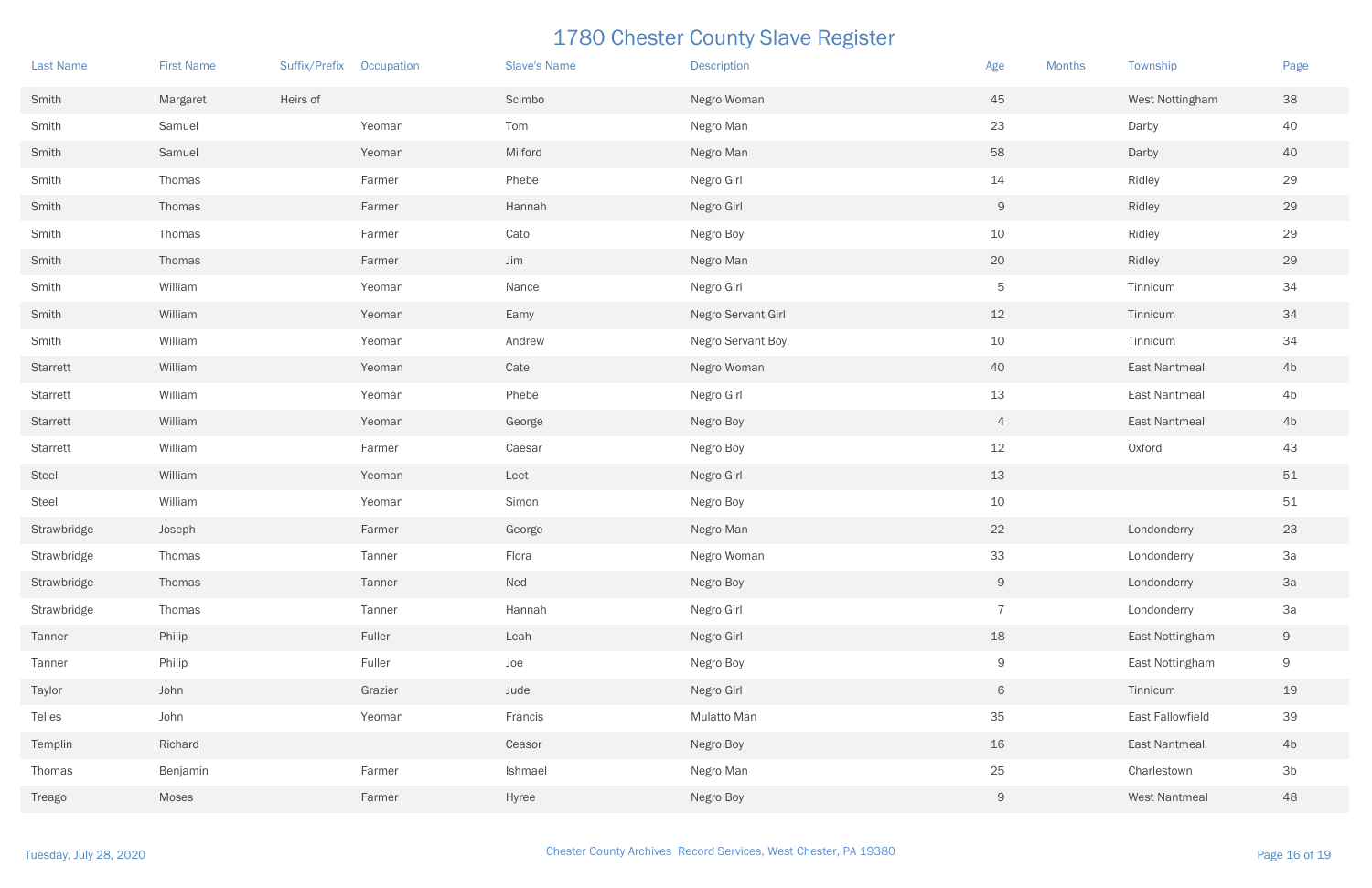| <b>Last Name</b> | <b>First Name</b> | Suffix/Prefix | Occupation   | <b>Slave's Name</b> | <b>Description</b>   | Age             | <b>Months</b> | Township         | Page           |
|------------------|-------------------|---------------|--------------|---------------------|----------------------|-----------------|---------------|------------------|----------------|
| Tremble          | Lewis             |               | Yeoman       | Liz                 | Negro Girl           | 13              |               | Ridley           | 48             |
| Tremble          | Lewis             |               | Yeoman       | Peg                 | Mulatto Woman        | 23              |               | Ridley           | 48             |
| Twaddle          | William           |               | Forge Master | Sam                 | Negro Man            | 35              |               | Aston            | 4 <sub>b</sub> |
| Twaddle          | William           |               | Forge Master | Tom                 | <b>Mulatto Boy</b>   | 6               |               | Aston            | 4 <sub>b</sub> |
| Twaddle          | William           |               | Forge Master | Saal                | Negro Wench          | 19              |               | Aston            | 4b             |
| Vanlasey         | John              |               |              | Pompey              | Negro Boy            | $5\overline{)}$ |               |                  | 27             |
| Vanlasey         | John              |               |              | York                | Negro Boy            | $\mathsf{3}$    |               |                  | 27             |
| Vanlasey         | John              |               |              | Pheb                | Negro Woman          | 22              |               |                  | 27             |
| Vanlasey         | John              |               |              | Poleck              | <b>Mulatto Boy</b>   | $\overline{7}$  |               |                  | 27             |
| Vanleer          | Bernard           | Doctor        |              | George              | Negro Boy            | 15              |               | Marple           | 25             |
| Vanleer          | <b>Branson</b>    | Doctor        |              | Caesar              | Negro Boy            | $\mathsf{3}$    |               | East Nantmeal    | 19             |
| Vanleer          | <b>Branson</b>    | Doctor        |              | Will                | Negro Boy            |                 | 11            | East Nantmeal    | 19             |
| Vanleer          | <b>Branson</b>    | Doctor        |              | Cudgo               | Negro Man            | 24              |               | East Nantmeal    | 19             |
| Vanleer          | <b>Branson</b>    | Doctor        |              | Meely               | Negro Woman          | 35              |               | East Nantmeal    | 19             |
| Vanleer          | <b>Branson</b>    | Doctor        |              | Edetha              | Negro Girl           | 5               |               | East Nantmeal    | 19             |
| Vernon           | Edward            | Captain       | Inholder     | (left blank)        | <b>Mulatto Boy</b>   | 16              |               | Chester          | 14             |
| Vernon           | Edward            | Captain       | Inholder     | Jym                 | Negro Man            | 65              |               | Chester          | 14             |
| Vernon           | Edward            | Captain       | Inholder     | Kate                | Mulatto Woman        | 20              |               | Chester          | 14             |
| Vernon           | Edward            | Captain       | Inholder     | Jinn                | Negro Woman          | 21              |               | Chester          | 14             |
| Vernon           | Edward            | Captain       | Inholder     | (left blank)        | Mulatto Servant Boy  | 12              |               | Chester          | 14             |
| Vernon           | Edward            | Captain       | Inholder     | Dann                | Male Negro Child     |                 | $\mathsf{9}$  | Chester          | 14             |
| Walker           | Joseph            |               | Yeoman       | Jack                | Negro Boy            | 10              |               | Lower Chichester | 30             |
| Wallace          | Elizabeth         |               | Seamstress   | Flora               | Negro Woman          | 22              |               | West Caln        | 43             |
| Wallace          | Elizabeth         |               | Seamstress   | Pene                | Negro Female Child   | $\overline{2}$  |               | West Caln        | 43             |
| Walters          | Thomas            |               | Yeoman       | Esther              | Negro Woman          | 21              |               | Tredyffrin       | 30             |
| Walters          | Thomas            |               | Yeoman       | Phillis             | Mulatto Female Child |                 | 18            | Tredyffrin       | 30             |
| Way              | Joshua            |               | Yeoman       | Phillis             | Negro Woman          | 21              |               | Thornbury        | 48             |

| <b>Months</b> | Township             | Page |
|---------------|----------------------|------|
|               | Ridley               | 48   |
|               | Ridley               | 48   |
|               | Aston                | 4b   |
|               | Aston                | 4b   |
|               | Aston                | 4b   |
|               |                      | 27   |
|               |                      | 27   |
|               |                      | 27   |
|               |                      | 27   |
|               | Marple               | 25   |
|               | <b>East Nantmeal</b> | 19   |
| $11\,$        | <b>East Nantmeal</b> | 19   |
|               | <b>East Nantmeal</b> | 19   |
|               | <b>East Nantmeal</b> | 19   |
|               | <b>East Nantmeal</b> | 19   |
|               | Chester              | 14   |
|               | Chester              | 14   |
|               | Chester              | 14   |
|               | Chester              | 14   |
|               | Chester              | 14   |
| $\Theta$      | Chester              | 14   |
|               | Lower Chichester     | 30   |
|               | West Caln            | 43   |
|               | West Caln            | 43   |
|               | Tredyffrin           | 30   |
| 18            | Tredyffrin           | 30   |
|               | Thornbury            | 48   |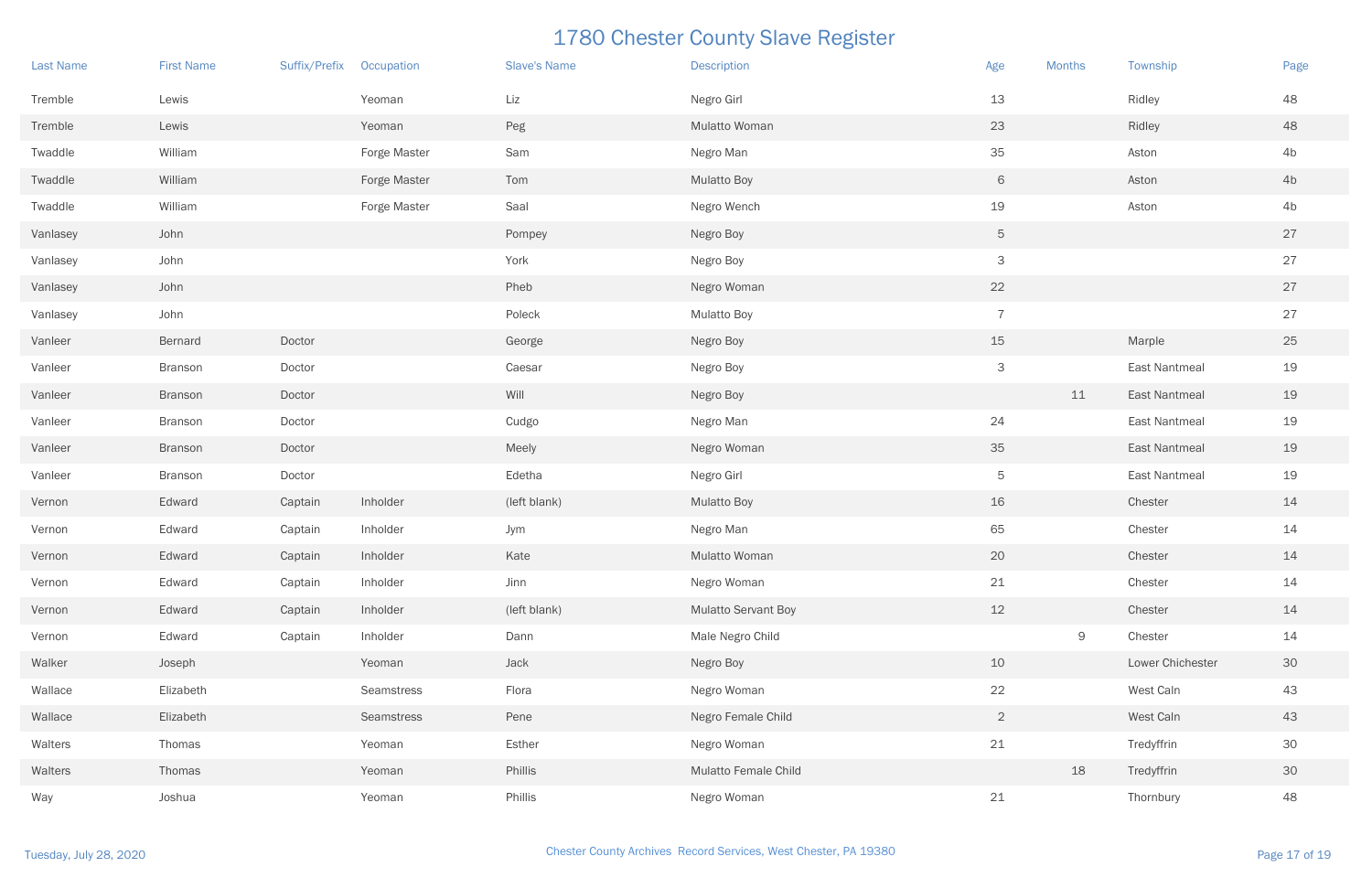| <b>Last Name</b> | <b>First Name</b> | Suffix/Prefix Occupation |            | <b>Slave's Name</b> | <b>Description</b>  | Age<br><b>Months</b> | Township        | Page           |
|------------------|-------------------|--------------------------|------------|---------------------|---------------------|----------------------|-----------------|----------------|
| Wayne            | Anthony           | General                  |            | Toby                | Negro Man           | 40                   | Easttown        | 42             |
| Weaver           | Valentine         | Rachael Wea Inholder     |            | Dinah               | Negro Woman         | 60                   | Chester         | 17             |
| Weaver           | Valentine         | Rachael Wea Inholder     |            | Joe                 | Negro Man           | 60                   | Chester         | 17             |
| Weaver           | Valentine         | Rachael Wea Inholder     |            | Peter               | Negro Boy           | 13                   | Chester         | 17             |
| Weaver           | Valentine         | Rachael Wea Inholder     |            | Violet              | Negro Girl          | 11                   | Chester         | 17             |
| Weaver           | Valentine         | Rachael Wea Inholder     |            | Jack                | Negro Boy           | 15                   | Chester         | 17             |
| Wherry           | David             |                          | Yeoman     | Cuff                | Negro Man           | 26                   | East Nottingham | $\Theta$       |
| Wherry           | David             |                          | Yeoman     | Leah                | Negro Woman         | 22                   | East Nottingham | $\overline{9}$ |
| Whitting         | John              |                          | Yeoman     | Dinah               | Negro Girl          | $\overline{4}$       | London Britain  | 46             |
| Whitting         | John              |                          | Yeoman     | Nanny               | Negro Woman         | 21                   | London Britain  | 46             |
| Wilcocks         | Mark              |                          | Papermaker | Pegg                | Negro Woman         | 30                   | Concord         | 26             |
| Wilcocks         | Mark              |                          | Papermaker | Luke                | Negro Boy           | 8                    | Concord         | 26             |
| Wilcocks         | Mark              |                          | Papermaker | Hick                | Negro Girl          | $\mathsf{3}$         | Concord         | 26             |
| Wilcocks         | Mark              |                          | Papermaker | Tim                 | Negro Boy           | 8                    | Concord         | 26             |
| Wilcocks         | Mark              |                          | Papermaker | Prince              | Negro Man           | 55                   | Concord         | 26             |
| Wilcocks         | Mark              |                          | Papermaker | Caesar              | Negro Man           | 25                   | Concord         | 26             |
| Wilcocks         | Thomas            | Mark Wilcoc              |            | Luce                | Negro Girl          | 14                   | Concord         | 26             |
| Wiley            | David             |                          | Farmer     | Sill                | Negro Woman         | 40                   | London Grove    | 47             |
| Wiley            | David             |                          | Farmer     | Diane               | <b>Mulatto Girl</b> | 9                    | London Grove    | 47             |
| Wiley            | David             |                          | Farmer     | George              | Negro Boy           | 14                   | London Grove    | 47             |
| Wiley            | Thomas            | Captain                  |            | (left blank)        | Negro Boy           | 18                   |                 | 33             |
| Williams         | Hugh              |                          | Yeoman     | <b>Backus</b>       | Negro Man           | 19                   | East Nantmeal   | 4b             |
| Williams         | John              |                          | Yeoman     | Quash               | Negro Man           | 20                   | Tredyffrin      | $31$           |
| Willing          | Richard           |                          | Farmer     | Harry               | Negro Man           | 21                   | Haverford       | 21             |
| Willing          | Richard           |                          | Farmer     | Molly               | Negro Woman         | 42                   | Haverford       | 21             |
| Willing          | Richard           |                          | Farmer     | <b>Dick</b>         | Negro Man           | 40                   | Haverford       | 21             |
| Willing          | Richard           |                          | Farmer     | Ishmeal             | Negro Man           | 28                   | Haverford       | 21             |

| <b>Months</b> | Township             | Page |
|---------------|----------------------|------|
|               | Easttown             | 42   |
|               | Chester              | 17   |
|               | Chester              | 17   |
|               | Chester              | 17   |
|               | Chester              | 17   |
|               | Chester              | 17   |
|               | East Nottingham      | 9    |
|               | East Nottingham      | 9    |
|               | London Britain       | 46   |
|               | London Britain       | 46   |
|               | Concord              | 26   |
|               | Concord              | 26   |
|               | Concord              | 26   |
|               | Concord              | 26   |
|               | Concord              | 26   |
|               | Concord              | 26   |
|               | Concord              | 26   |
|               | London Grove         | 47   |
|               | London Grove         | 47   |
|               | London Grove         | 47   |
|               |                      | 33   |
|               | <b>East Nantmeal</b> | 4b   |
|               | Tredyffrin           | 31   |
|               | Haverford            | 21   |
|               | Haverford            | 21   |
|               | Haverford            | 21   |
|               | Haverford            | 21   |